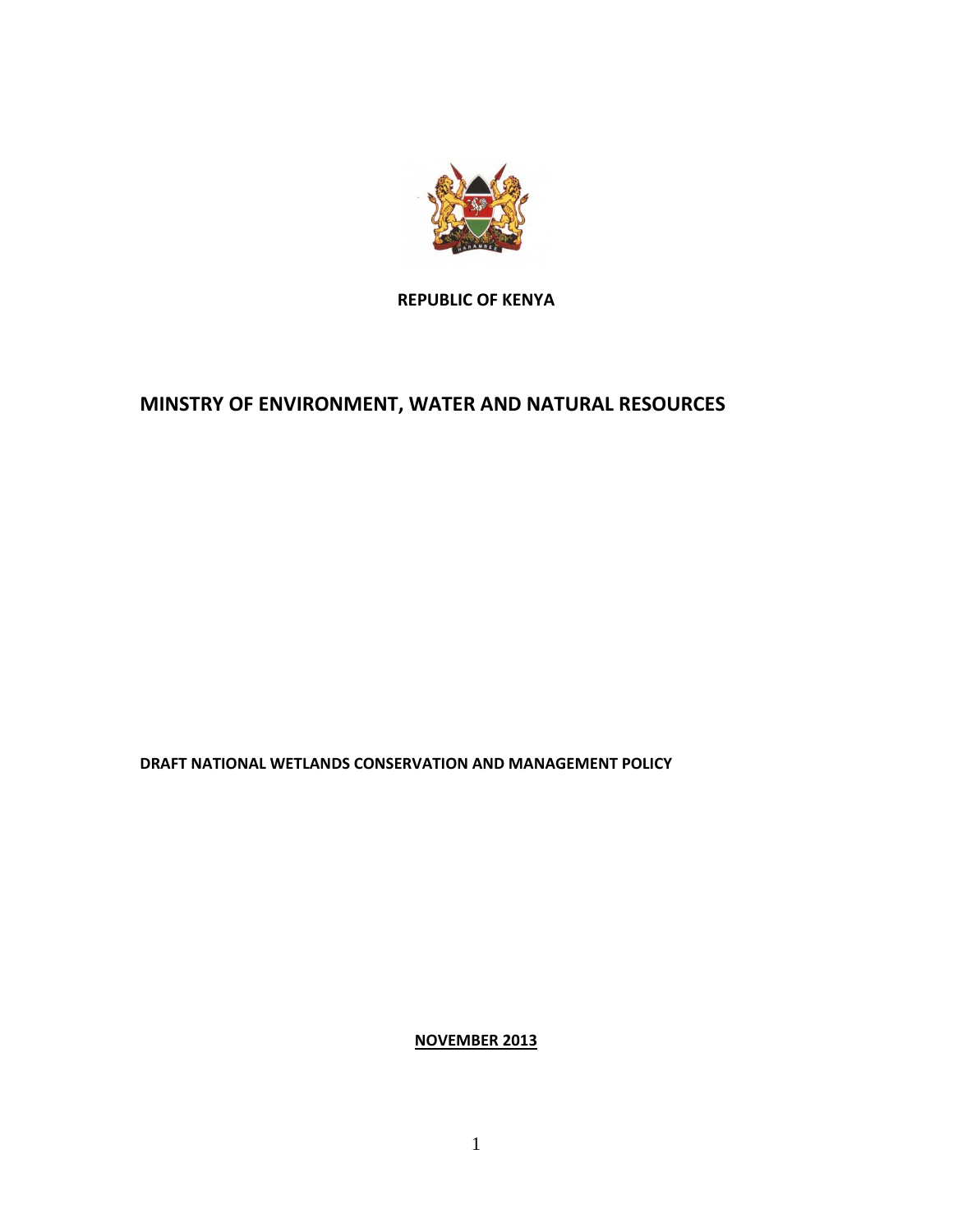# <span id="page-1-0"></span>**EXECUTIVE SUMMARY**

Wetlands are natural or man‐made areas that are seasonally or permanently flooded with water and include swamps, marshes, bogs, shallow lakes, ox‐bow lakes, dams, riverbanks, floodplains, water catchment areas, fishponds, rice paddies, lakeshores, mangroves, sea grass beds, deltas, estuaries, coral reefs and seashores. In Kenya, wetlands occupy about 3% to 4% of the land surface, which is approximately 14,000 km<sup>2</sup> and fluctuates up to 6% during the rainy seasons.

Kenya ratified the Ramsar Convention on Wetlands of International Importance in 1990. The convention obligates contracting parties to formulate and implement their planning and policies so as to promote the conservation of wetlands. The process of developing this policy started in 1997 culminating in the publication of the Draft National Wetlands Conservation and Management Policy in April 2008. The draft policy was further subjected to a series of multistakeholder consultative process in order to align it to the Constitution of Kenya 2010 and capture emerging issues such as climate change.

The Government of Kenya has made significant strides towards the formulation of this policy and supported the development of the Kenya Wetlands Atlas (2012) which maps the country's wetland resources. A master plan for the conservation and sustainable management of water catchment areas in Kenya has also been developed to guide practical and transformative actions for the sustainable management of these complex ecosystems. Furthermore, a nationwide inventory of wetlands to take stock of the resources, challenges and opportunities for their sustainable development and management is ongoing. This policy also fulfils the aspirations of the Constitution, Kenya's Vision 2030, the National Land Policy and the Draft Environment Policy 2013.

Wetlands contribute directly and indirectly to the national economy through provisioning, supporting, regulatory and cultural services. However, wetlands continue to face a myriad of challenges including reclamation and encroachment for agriculture, settlement and industrial development; invasive and alien species; pollution and eutrophication. Other key challenges include ownership of wetlands, overlapping institutional mandates, inadequate resources, inadequate linkage between research, planning and policy development.

The goal of this policy is to ensure wise use and sustainable management of wetlands in order to enhance sustenance of the ecological and socio‐economic functions of Kenya's wetlands for the benefit of present and future generations. This is based on the principles and values of, among others, wise use, precautionary principle, public participation, devolution and ecosystem based management, taking cognizance of the national and international cooperation.

This policy therefore sets out policy statements on how the Government intends to address wetland conservation and management challenges with the following objectives: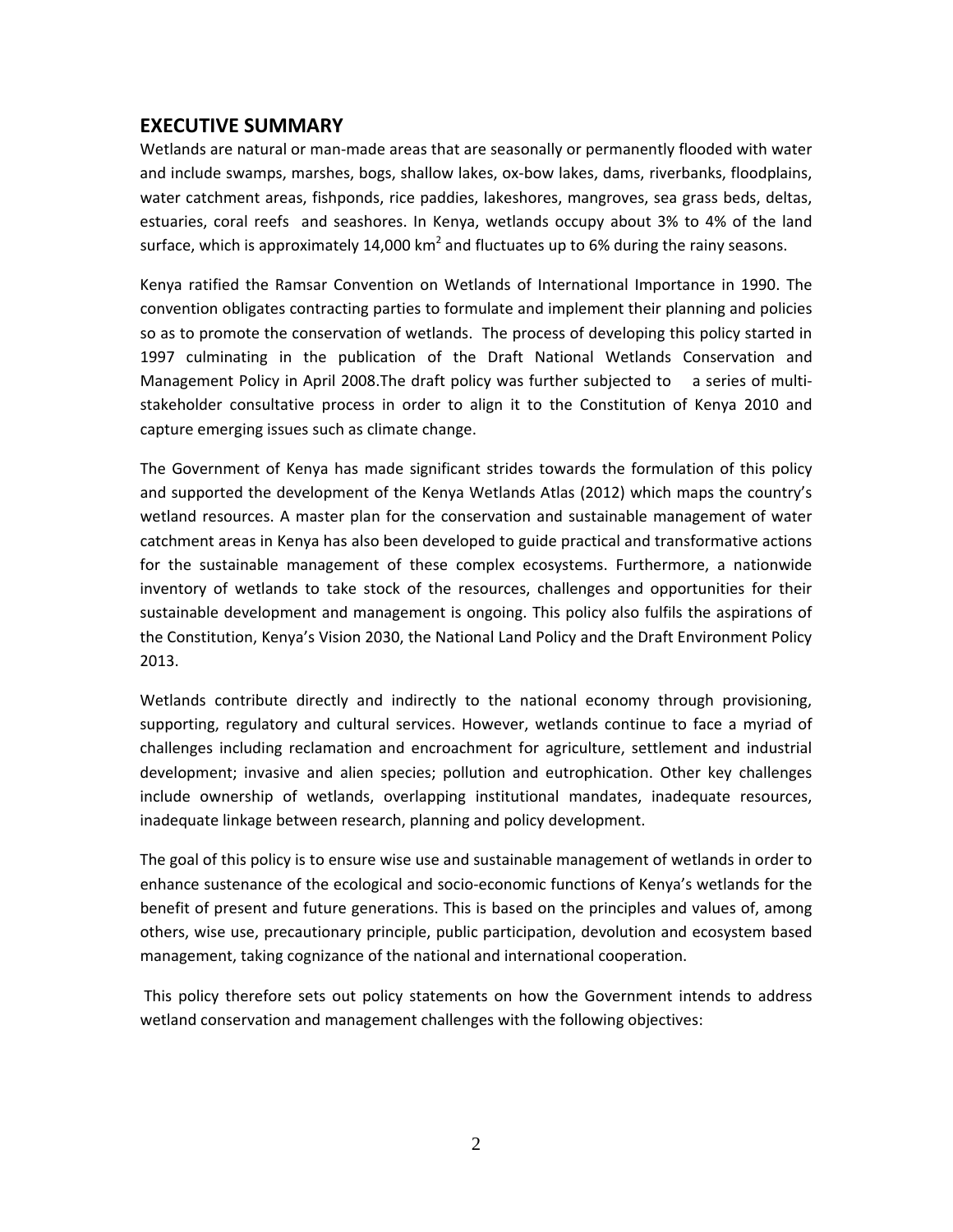- i. To establish an effective and efficient institutional and legal framework for integrated management and wise use of wetlands.
- ii. To enhance and maintain functions and values derived from wetlands in order to maintain ecosystem goods and services protect biological diversity and improve livelihood of Kenyans.
- iii. To promote communication, education and public awareness among stakeholders.
- iv. To improve scientific information and knowledge base on Kenyan wetland ecosystems.
- v. To strengthen institutional capacity on conservation and management of wetlands.
- vi. To promote innovative planning and integrated ecosystem management approaches towards wetlands conservation and management in Kenya
- vii. To promote partnership and cooperation at county, national, regional and international levels for the management of transboundary wetlands and migratory species.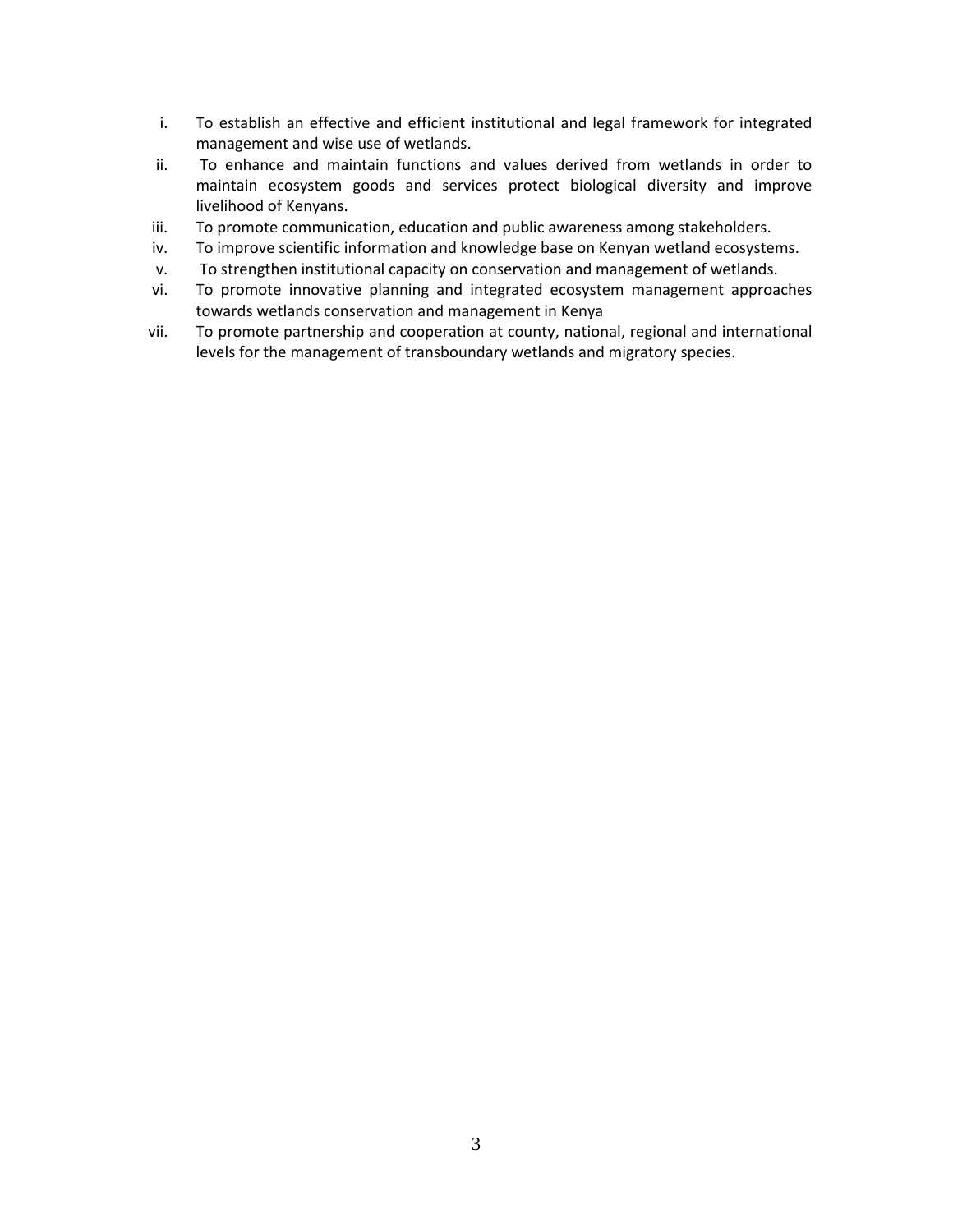# <span id="page-3-0"></span>**TABLE OF CONTENTS**

| 1.1 |                                                                                         |  |
|-----|-----------------------------------------------------------------------------------------|--|
|     |                                                                                         |  |
|     |                                                                                         |  |
|     |                                                                                         |  |
|     |                                                                                         |  |
|     |                                                                                         |  |
|     |                                                                                         |  |
|     |                                                                                         |  |
|     |                                                                                         |  |
|     |                                                                                         |  |
|     |                                                                                         |  |
|     |                                                                                         |  |
|     |                                                                                         |  |
|     |                                                                                         |  |
|     |                                                                                         |  |
|     |                                                                                         |  |
|     |                                                                                         |  |
|     |                                                                                         |  |
|     |                                                                                         |  |
|     |                                                                                         |  |
|     |                                                                                         |  |
|     |                                                                                         |  |
|     | 3.0 CHALLENGES AND POLICY STATEMENTS IN WETLAND CONSERVATION AND MANAGEMENT  18         |  |
| 3.1 |                                                                                         |  |
|     |                                                                                         |  |
|     | 3.1.2 Restoration and Rehabilitation of Degraded Wetlands  Error! Bookmark not defined. |  |
|     |                                                                                         |  |
|     |                                                                                         |  |
|     |                                                                                         |  |
|     |                                                                                         |  |
|     | Management of wetlands under the diverse Land Tenure Systems 20<br>3.2.1                |  |
|     |                                                                                         |  |
|     |                                                                                         |  |
|     |                                                                                         |  |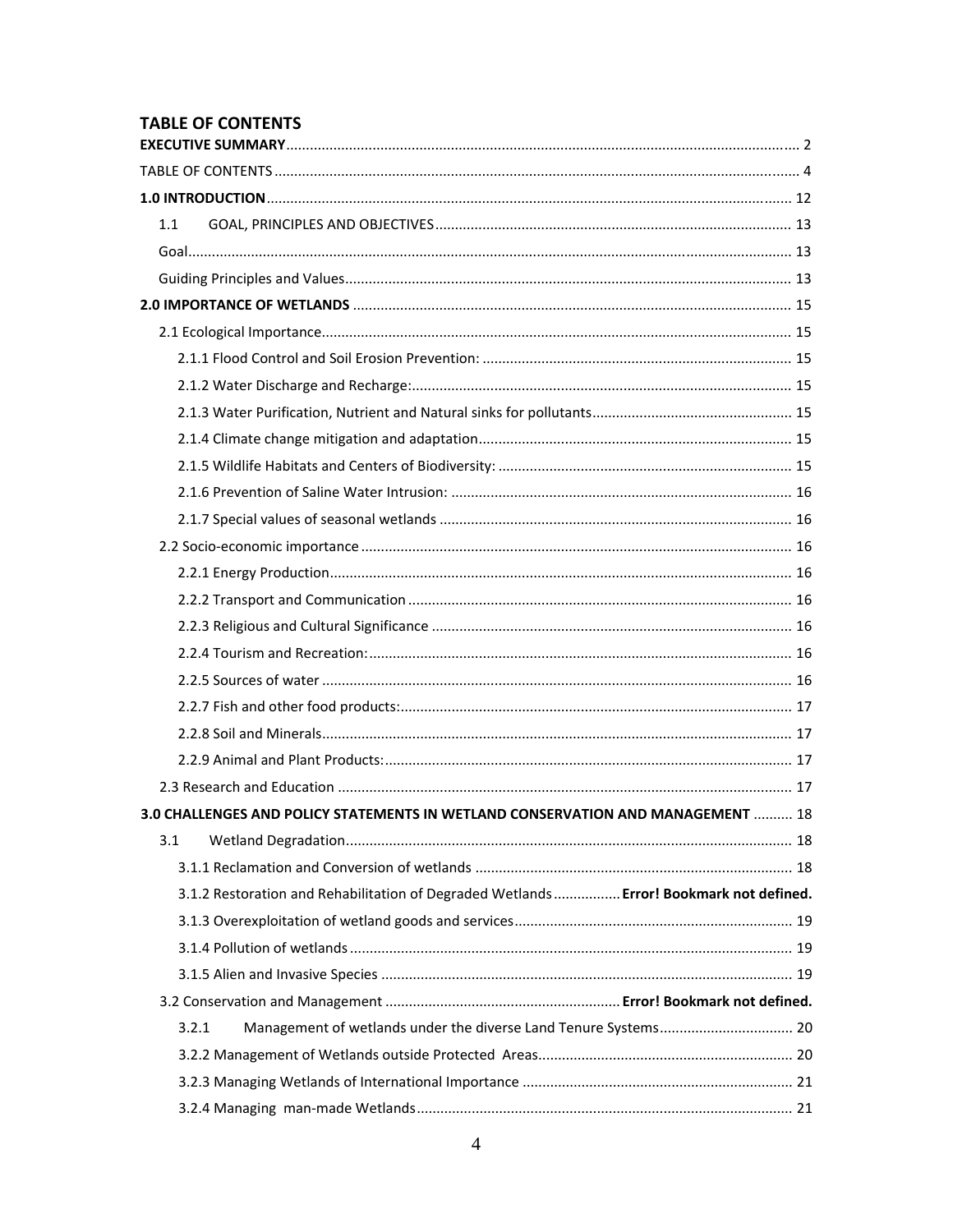| 5.0 LINKAGES AT COUNTY, NATIONAL, REGIONAL AND INTERNATIONAL LEVELS  25 |  |  |
|-------------------------------------------------------------------------|--|--|
|                                                                         |  |  |
|                                                                         |  |  |
|                                                                         |  |  |
|                                                                         |  |  |
|                                                                         |  |  |
|                                                                         |  |  |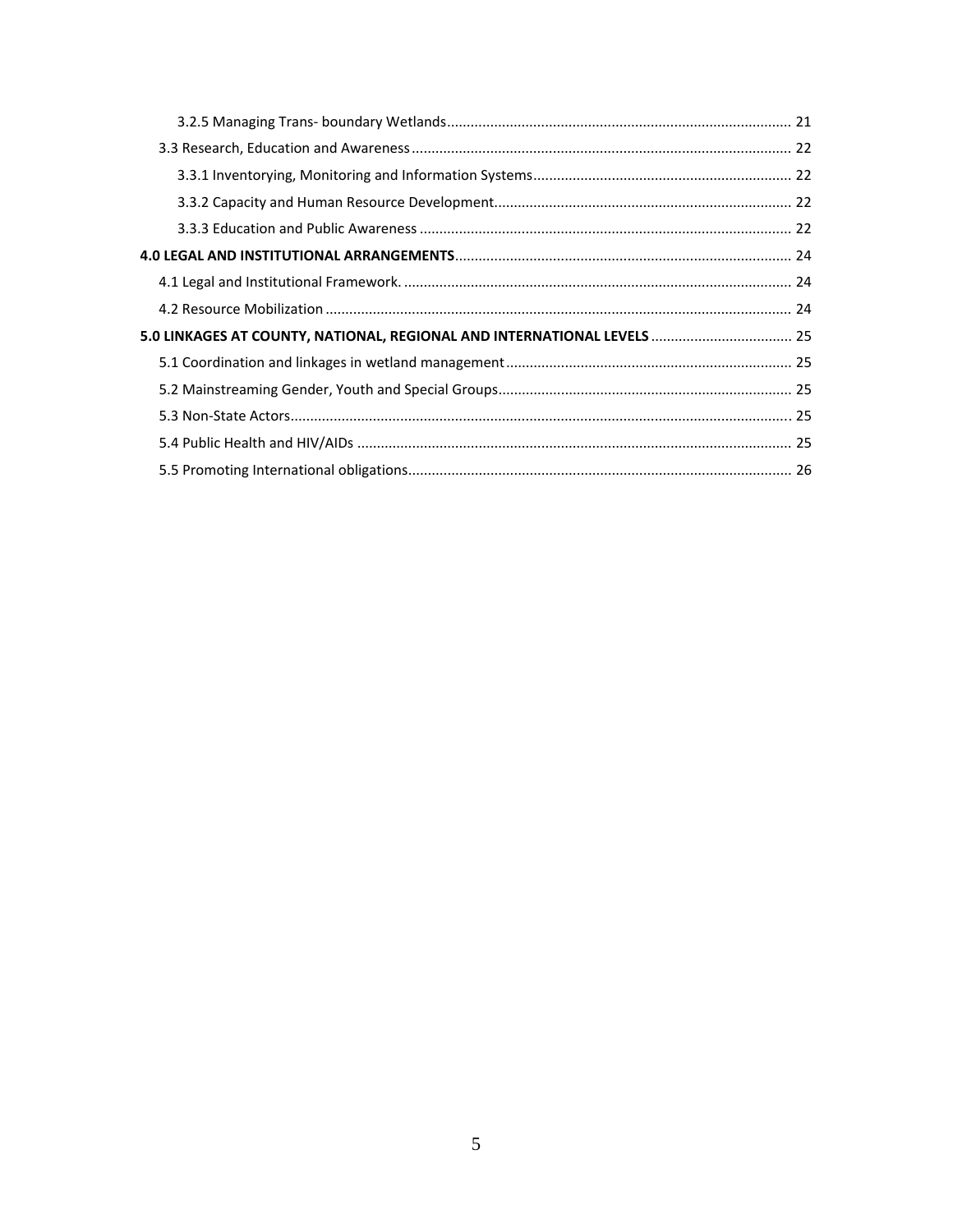#### **Glossary of terms**

"*Agriculture*" means all farming activities including cultivation, agro‐forestry, bee keeping, livestock management and aquaculture;

"*Alien and invasive species*" means a species that is not an indigenous species or an indigenous species trans‐located to a place outside its natural distribution range in nature;

"*Alteration"* means any man‐made change in the natural state of a wetland;

*"Beach"* means a geological landform of loose particles often composed of rock, sand, gravel, shingle, pebbles or cobble, found at the landward margin of a lake or coast line, the lower limits approximating to the position of the highest and lowest tidal water levels;

*"Benefit sharing"* means the sharing of benefits that accrue from the utilization of genetic resources;

"*Biodiversity*" means the variability among living organisms from all sources including ecosystems and the ecological complexes of which they are a part. It encompasses the ecosystem, species and genetic diversity;

*"Community"* means community of people living in a defined geographical area and identified by common history, common culture or common residence in an area, and may comprise of representative members of the organized institutions in the private sector or members of the civil society who use wetland resources;

*"Conservation Area*" is any area (including national parks and reserves) wholly or partially designated and approved for conservation of wildlife.

*"Conservation"* means the protection, maintenance, rehabilitation, restoration and enhancement of the environment for sustainable use;

"*Drainage of wetlands"* means the removal or exclusion of water from a wetland by pumping, excavation of channels, planting of fast growing non‐wetland trees or plants, abstraction of water from a river entering a wetland, channeling, or reclamation;

*"Endangered species"* means any species which is in danger of extinction throughout all or a significant portion of its range due to man‐made or natural changes in the environment or as may be declared by the relevant national authority;

"*Environmental Impact Assessment"* means a systematic examination conducted to determine whether or not an activity or project will have any adverse impacts on the environment;

"*Endemic species "* means plants and animals that are peculiar to a particular habitat, area, or region and are not found in other places;

"*Genetic resource"* means any genetic material of plant, animal, microbial or other origin containing functional units of heredity;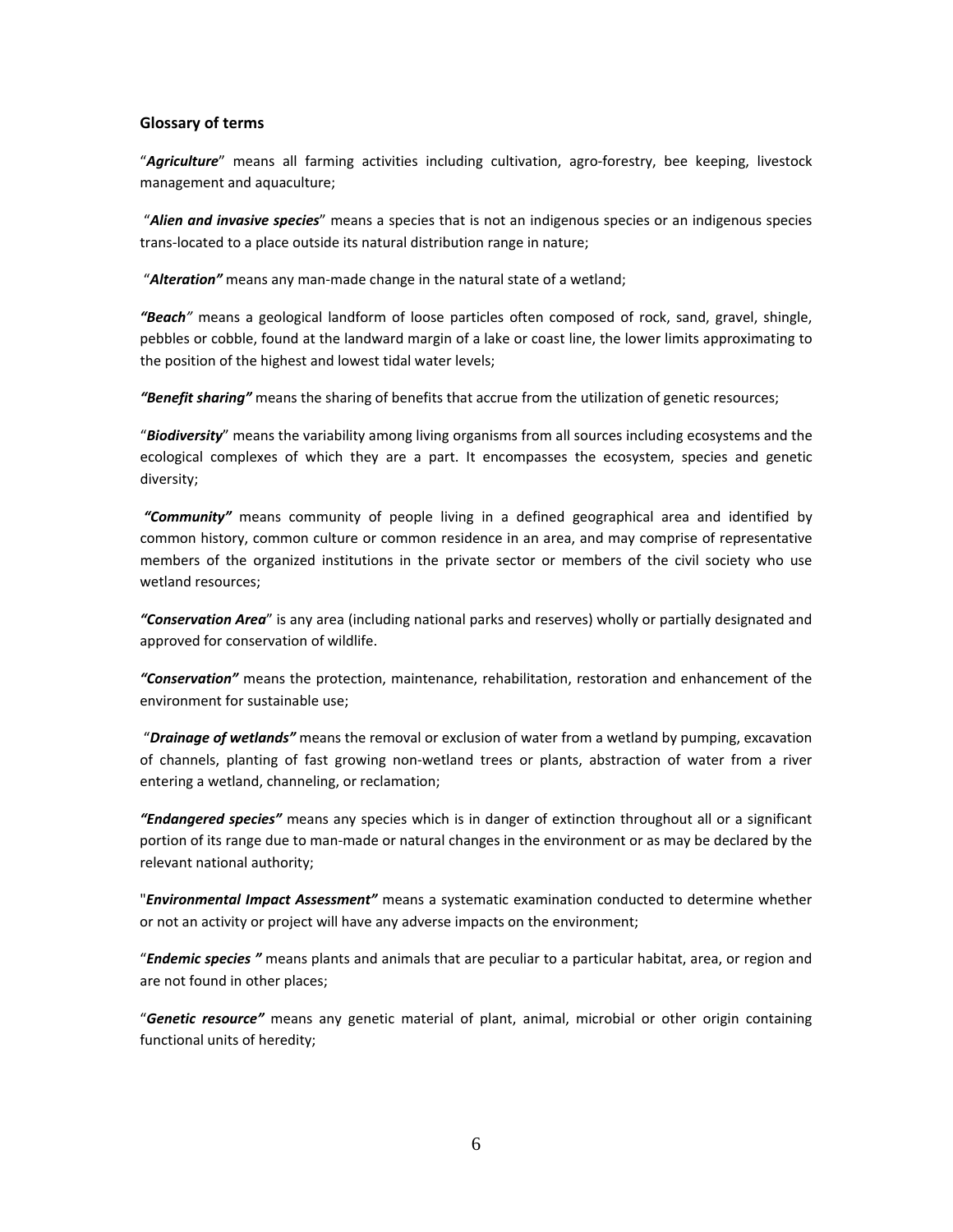"*Hunting"* includes the doing of an act immediately directed at killing, wounding, injuring or capture of any animal and the taking or willful interference with any nest, lair or other place where a dependent young animal is born, hatched, or reared;

"*In‐situ"* means in the natural or original place or position where flora or fauna occurs

*"Inventory"* means a detailed list, report or record of resources, or the process of making such a list, report or record;

"*Lake"* means a body of fresh or salt water of considerable size, completely surrounded by land, or a natural body or pool of water;

"*Lakeshore"* means the rising ground from the highest normal water mark, bordering or adjacent to a lake in the from of rock, mud, gravel or sand;

"*Livestock"* includes cattle, horses, donkeys, mules, pigs, sheep, goats, camels and all other domesticated animals;

*"Low tide"* means the historical recorded point of the lowest level of contact between the water and the shore or the bank as the case may be mostly for large water bodies or coastal wetlands;

"*Management plan"* means a management plan for a wetland, riverbank, lakeshore or seashore.;

*"Natural capital"* include resources of the land, air, water, animals and plants including their aesthetic qualities;

*"Natural resources"* means the physical, non‐human factors and components whether renewable or non‐ renewable including‐surface and ground water, forests and wildlife;

*"Payment for Ecosystem Services (PES)"* means market‐based approach to conservation based on the twin principles that those who benefit from environmental services (such as users of clean water) should pay for them, and those who generate these services should be compensated for providing them;

*"Polluter Pays Principle"* means that the cost of cleaning up any element of the environment damaged by pollution, compensating victims of pollution, cost of beneficial uses lost as a result of an act of pollution and other costs that are connected with or incidental to the foregoing, is to be paid or borne by the polluter;

*"Pollution",* means any direct or indirect alteration of the physical thermal, chemical or biological properties of the water resource:

*"Pre‐cautionary Principle"* is the principle that where there are threats of damage to the environment, whether serious or irreversible, lack of full scientific certainty shall not be used as a reason for postponing cost effective measures to prevent environmental degradation;

*"Protected Area"* means an area declared to be a protected area under the applicable law;

"*Restoration"* means regeneration or putting back a wetland, riverbank or lake shore or sea shore to the state it was in or near to what it was before it was modified;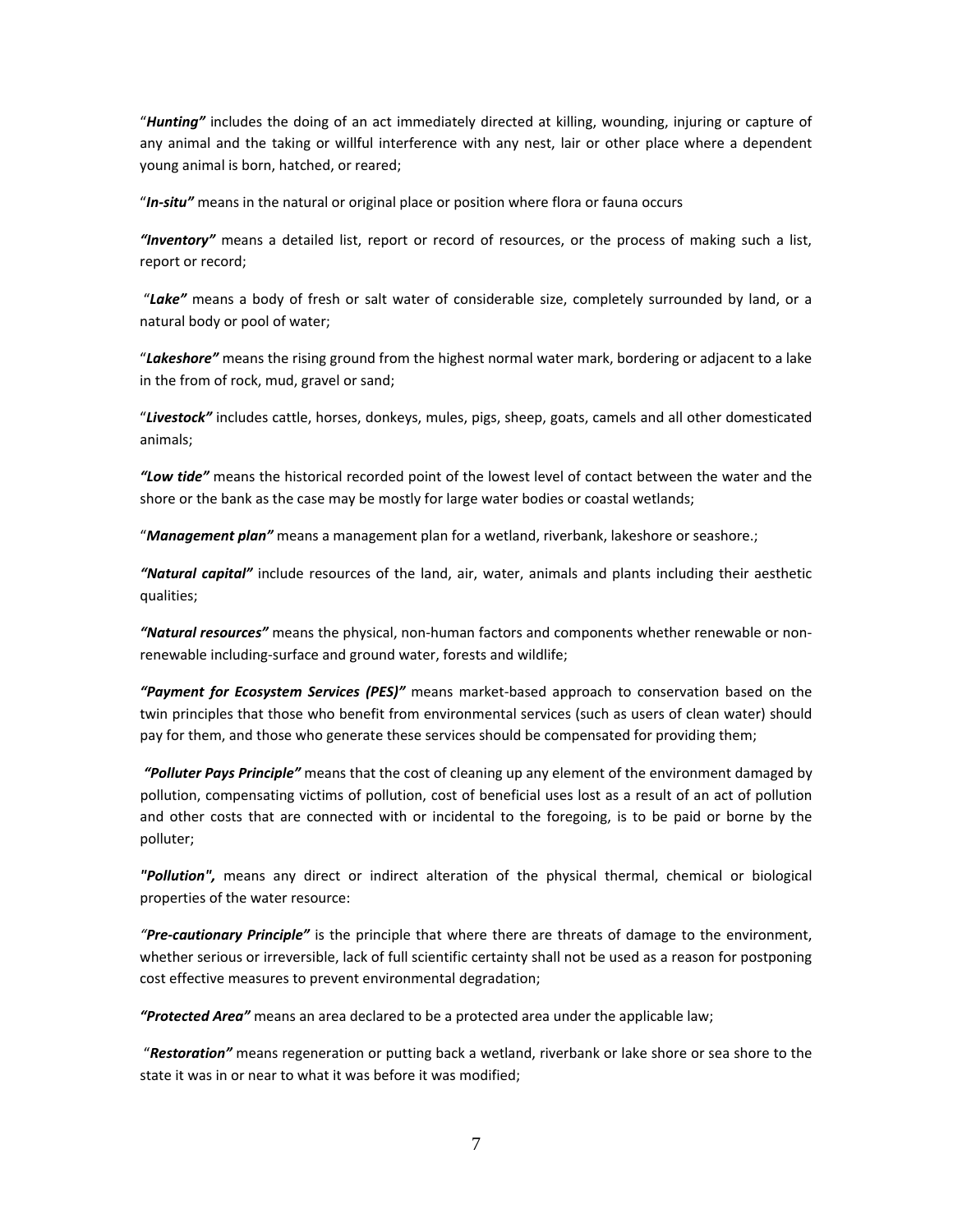"*River bank"* means the rising ground from the highest normal water mark, bordering or adjacent to a river in the form of rock, mud, gravel or sand and in cases of flood plains include the point where the water surface touches the land, that land not being the bed of the river;

"*River"* includes a permanent and seasonal river;

"*Seasonal wetlands"* means areas occasionally flooded by water during certain periods of time in a year;

*"Strategic Environmental Assessment"* refers to a range of analytical and participatory approaches that aim to integrate environmental considerations into policies, plans and programmes and evaluate the inter linkages with economic and social considerations;

"*Sustainable use"* means present use of the environment or natural resources which does not compromise the ability to use the same by future generations or degrade the carrying capacity of supporting ecosystems;

"*Swamp"* means any shallow depression on which water collects either intermittently or permanently and where there is a small depth of surface water or a shallow depth of ground water and a slight range of fluctuation either in the surface level of the water or of the ground water level so as to permit the growth of aquatic vegetation;

"*Water Catchment Areas"* means areas from which rain water flows into a water course;

"*Water"* includes drinking water, river, stream water course, reservoir, well, dam, canal, channel, lake ,swamp, open drain or underground water;

"*Wetlands*" means areas *of land that are permanently or occasionally water logged with fresh, saline, brackish, or marine waters, including both natural and man‐made areas that support characteristic plants and animals the depth of which at low tide should not exceed 6 metres.* These include swamps, marshes, bogs, shallow lakes, ox‐bow lakes, dams, riverbanks, floodplains, rice paddies, water catchment areas, fishponds, lakeshores and seashores. They also include coastal and marine wetlands such as deltas, estuaries, mud flats, mangroves, salt marshes, seagrass beds and shallow reefs.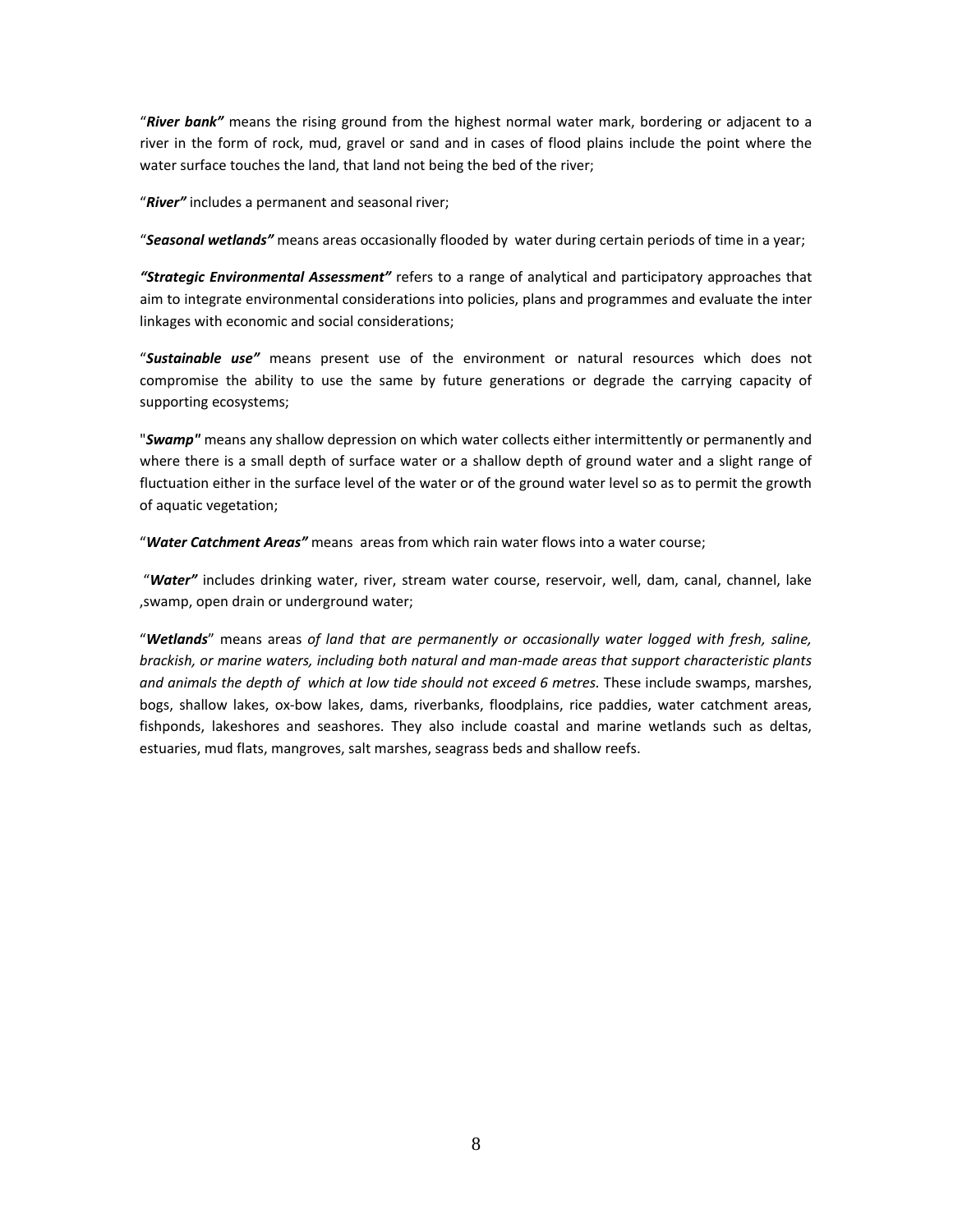# **FOREWORD**

The role of wetlands in sustaining ecological and human life has continued to receive prominence at the global, regional and national discourses. The United Nation's Convention on Sustainable Development in paragraph 122 (UNCSD, 2012) underscored the role of various ecosystems such as wetlands in maintaining water quantity and quality and that there is need to support actions with respective national boundaries to protect and sustainably manage these important ecosystems. Wetlands are a fundamental part of the local and global water cycles that facilitate global and national developmental goals including the Millennium Development Goals (MDGs) and the future (Post 2015) Sustainable Development Goals (SDGs).

Wetlands are essential in providing a variety of ecosystem goods and services such as clean water for drinking, water for agriculture, cooling water for the energy sector and regulating water quantity (e.g. flood regulation) and supporting biodiversity within the local and regional land/seascapes. In conjunction with their role in erosion control and sediment transport, wetlands also contribute to land formation and therefore promote resilience to storms and other related climatic events. Moreover, they provide a wide range of services that are dependent on water, such as agricultural production, fisheries and tourism among other interconnected sectors.

In Kenya, wetlands are key to socio‐economic development. For instance, Lake Nakuru, tourism contributes an estimated 2.1 billion Kenya shillings (24 million US dollars) per year while the Nyando Wetland provides an aggregated economic value estimated at 204.1 billion Kenya shillings (US 2.1 Billion) per year. They are defined as areas *of land that are permanently or occasionally water logged with fresh, saline, brackish, or marine waters, including both natural and man‐made areas that support characteristic plants and animals, the depth of which at low tide does not exceed 6 metres.* These include swamps, marshes, bogs, shallow lakes, ox‐bow lakes, dams, riverbanks, floodplains, rice paddies, water catchment areas, fishponds, lakeshores and seashores. They also include coastal and marine wetlands such as deltas, estuaries, mud flats, mangroves, salt marshes, seagrass beds and shallow reefs.

Notwithstanding their high value as ecosystem service providers to humankind, wetlands in Kenya continue to be degraded and/ or lost mainly due to unsustainable human practices such as intensive agricultural production, irrigation, catchment degradation, water extraction for domestic and industrial use, urbanization, infrastructure and industrial development and pollution. Compounding these challenges is the lack of recognition of the intricate and delicate interconnections and interdependencies among the various sectoral policies and decisions regarding sustainable management of wetlands and watersheds within the broader catchment. In addition, the full value of wetlands has not been recognized nor appreciated and integrated into policy and decision‐making in order to meet the future social, economic and environmental needs of Kenya. Thus, a National Wetlands Conservation and Management Policy is, therefore, a key element in a transitioning to a green economy while meeting the obligations of the Constitution of Kenya 2010 and the aspirations of Kenya's development blue print‐ Vision 2030.

The National Wetlands conservation and Management Policy for Kenya has been developed through a rigorous multi‐stakeholder consultative process, aimed at integrating both local and expert knowledge while upholding the principle of public participation as entrenched in the Constitution. The policy therefore seeks to secure and ensure the benefits of wetlands for posterity. It also aims at providing a framework for mitigating and tackling the diverse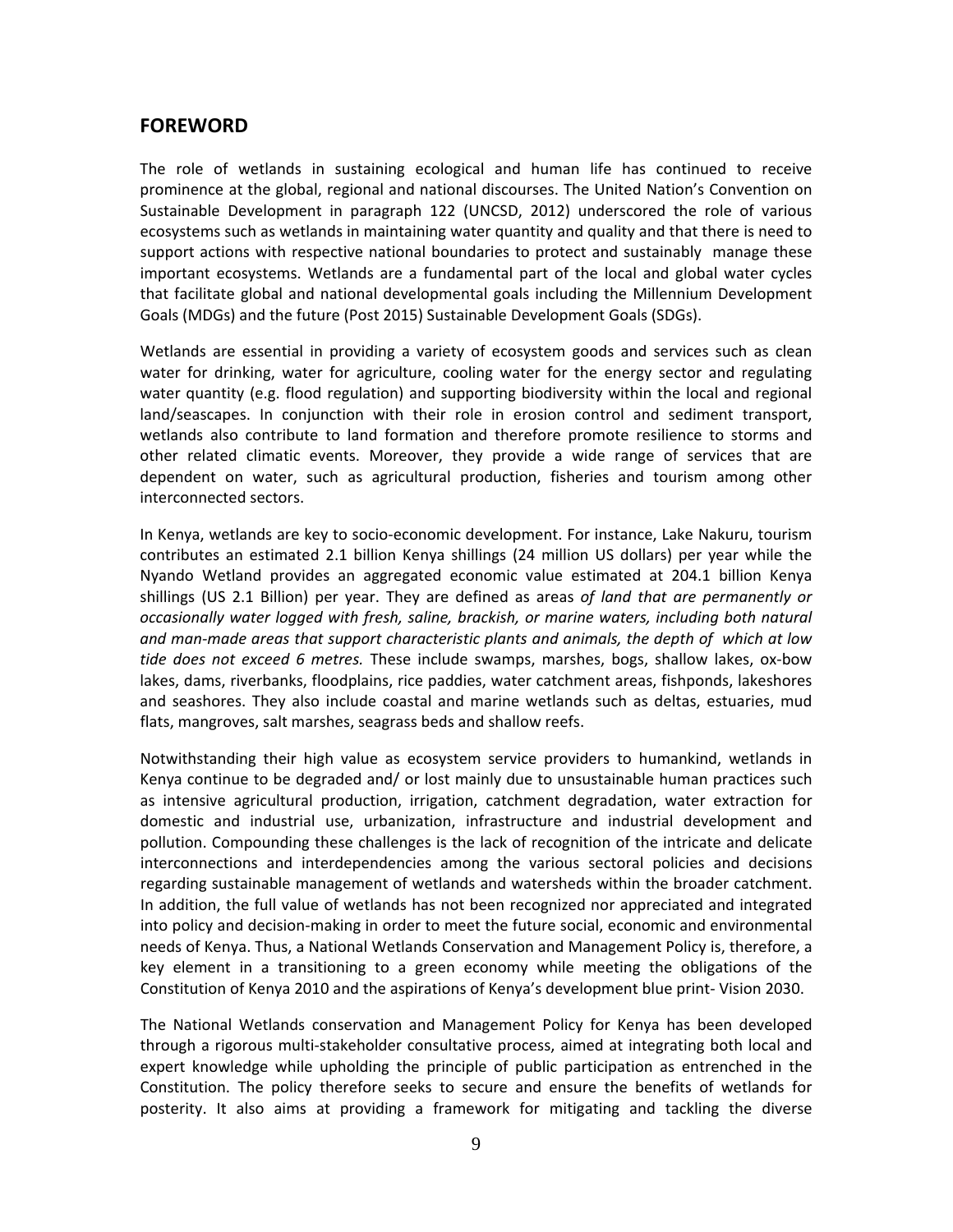challenges that affect wetlands conservation and wise use in Kenya. Also, the policy fulfills Kenya's obligations under the Ramsar Convention and the East Africa Community (EAC) among other instruments. My Ministry therefore calls upon all stakeholders to jointly support the implementation of this policy in order to sustain healthy wetland ecosystems for community livelihoods and biodiversity conservation.

# **PROF. JUDI W. WAKHUNGU, OGW CABINET SECRETARY FOR ENVIRONMENT, WATER AND NATURAL RESOURCES**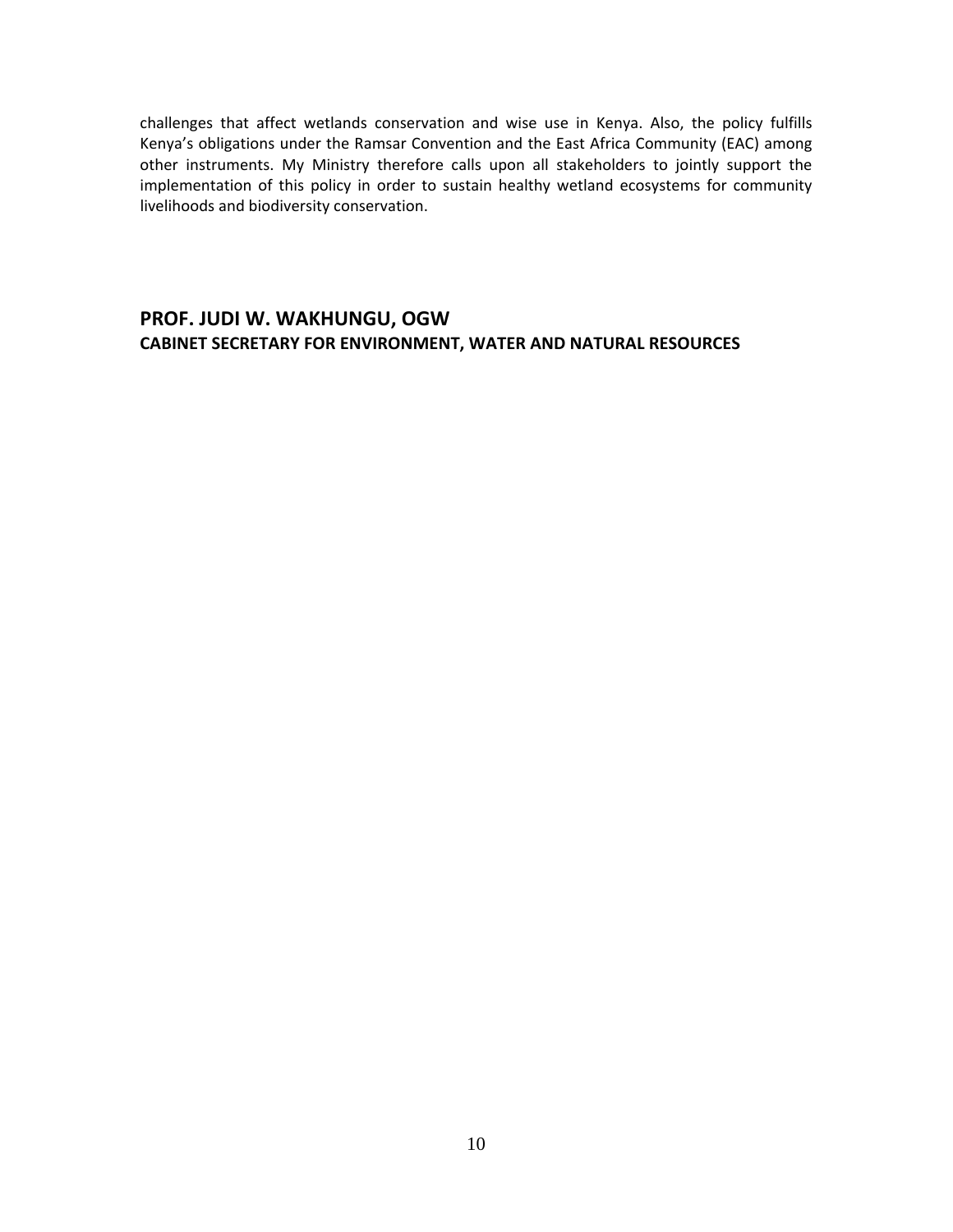# **ACKNOWLEDGEMENT**

The development of the National Conservation and Management Policy has taken a considerable amount of time and resources. The policy process has been coordinated partly by the Kenya Wildlife Service (KWS) while the National Environment Management Authority (NEMA) spearheaded the finalization of this policy. Their contribution and support towards this policy is therefore appreciated.

Special appreciations are accorded to the many Government institutions, Non‐Governmental Organizations, various experts and Development Partners who provided their technical and financial support during the consultation and ultimately ensured the completion of this important national policy. My also gratitude goes to the Director General NEMA, the NEMA Board of Management and the National Environment Council (NEC) for their immense and valuable support.

This policy has come at a time when the country is grappling with a myriad of challenges regarding the sustainable management of Kenya's wetlands. It therefore provides the much needed enabling environment and guidance on matters relating to wetlands and their conservation and wise‐use. I therefore urge all Kenyans and stakeholders generally to ensure the full implementation of this policy as bold step by the government in ensuring sustainable management of our wetlands towards the achievement of Kenya's Vision 2030

### **DR. RICHARD L. LESIYAMPE (PHD), MBS**

**PRINCIPAL SECRETARY MINISTRY OF ENVIRONMENT, WATER AND NATURAL RESOURCES**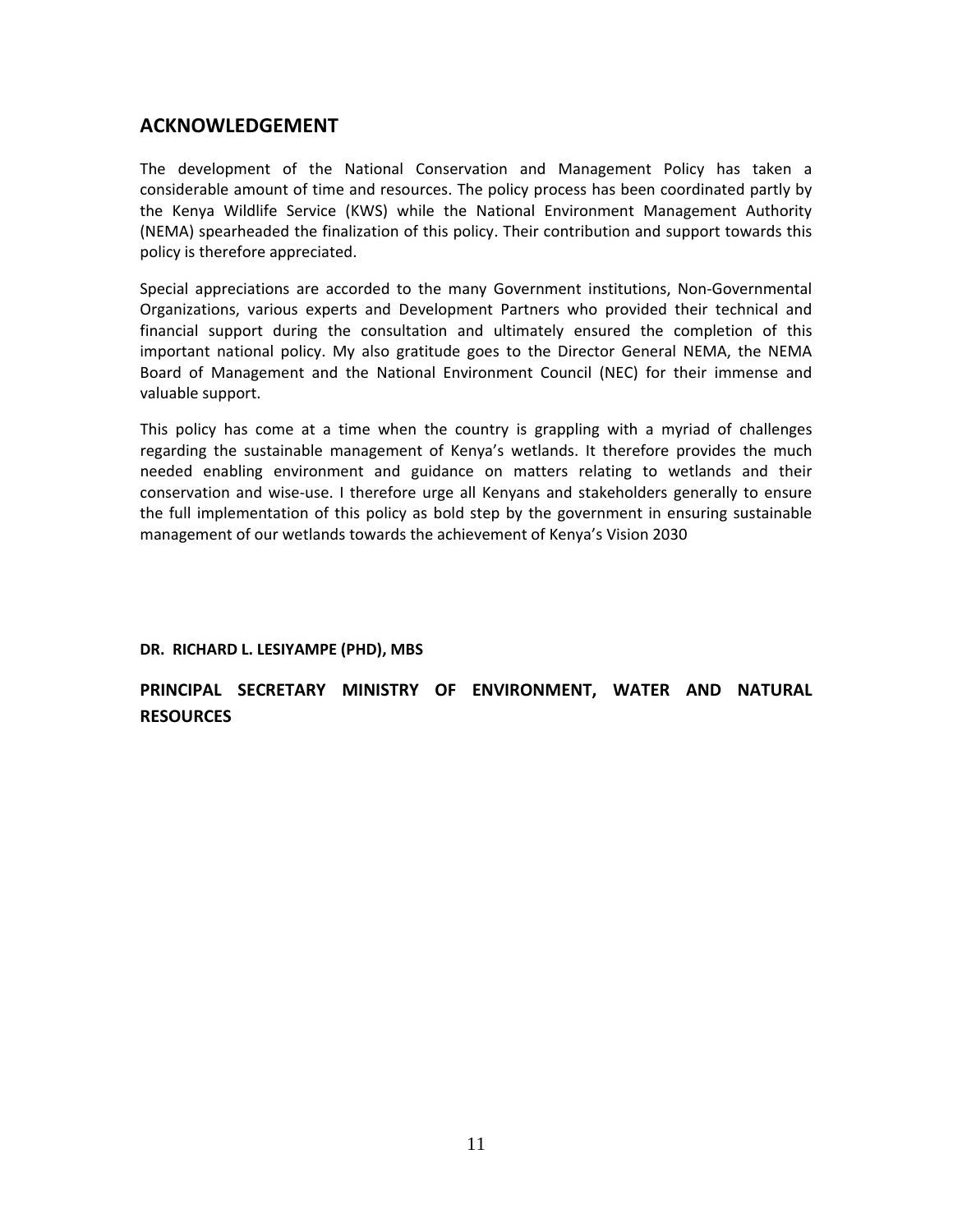# <span id="page-11-0"></span>**1.0 INTRODUCTION**

In Kenya, wetlands are defined as areas *of land that are permanently or occasionally water logged with fresh, saline, brackish, or marine waters, including both natural and man‐made areas that support characteristic plants and animals, the depth of which at low tide does not exceed 6 metres.* These include swamps, marshes, bogs, shallow lakes, ox‐bow lakes, dams, riverbanks, floodplains, rice paddies, water catchment areas, fishponds, lakeshores and seashores. They also include coastal and marine wetlands such as deltas, estuaries, mud flats, mangroves, salt marshes, seagrass beds and shallow reefs. These wetlands occupy about 3% to 4% of the land surface, which is approximately 14,000 km<sup>2</sup>, and fluctuate up to 6% during the rainy seasons.

Wetlands constitute part of critical natural capital for the country's economy. For instance, from horticulture alone Lake Naivasha contributes over 5.3 billion Kenya shillings (63 million US dollars) per year while over thirty thousand (30,000) people derive their livelihoods from this important wetland ecosystem. Lake Nakuru on the other hand, tourism contributes an estimated 2.1 billion Kenya shillings (24 million US dollars) per year while the Nyando Wetland provides an aggregated economic value estimated at 204.1 billion Kenya shillings (US 2.1 Billion) per year.

In addition, wetlands provide invaluable ecosystem goods and services such as provision of fish, water, reeds, crafts, building material and baskets, regulate climate and sequester carbon from the atmosphere and act as an important biodiversity habitat.

Despite the numerous benefits provided by wetlands, the sustainable management of wetlands in Kenya continues to face myriad of challenges. These include reclamation and encroachment for agriculture, settlement, urbanization and industrial development; conflicting laws and legislation, unsustainable hydro-power development, invasive and alien species; pollution and eutrophication and other emerging challenges such as oil and gas development; as a result of which the integrity of wetlands has been compromised. Additionally, management of wetlands cuts across several sectors including fisheries, forestry, wildlife, environment and water. Therefore, formulating a wetland's legislation in isolation is a challenge. Currently there is greater recognition of the importance of wetlands to the overall environmental, economic and social spheres by the government.

The Constitution of Kenya recognizes the environment as a national heritage and promotes its sustainable management for the benefit of present and future generations. Article 2 (6) of the Constitution of Kenya provides that any treaty that is ratified by Kenya becomes part of the law of Kenya. As such, the Convention on Wetlands of 1971 (the Ramsar Convention) is part of the law of Kenya. Matters regarding the environment are interspersed in the Constitution in Article 10 (2) (d) on sustainable development, Article 42 on the right to a clean and healthy environment and Chapter 5 on Land and Environment. Article 69 specifically provides the obligations of the state and all persons with respect to the environment. The Environmental Management and Co-ordination Act (EMCA), No.8 of 1999 also provides for the right to a clean and healthy environment under Section 3. All these provisions on the management of the environment apply to the management of wetland resources. This policy also fulfills the aspirations of Kenya's Vision 2030 and the National Land Policy (2009).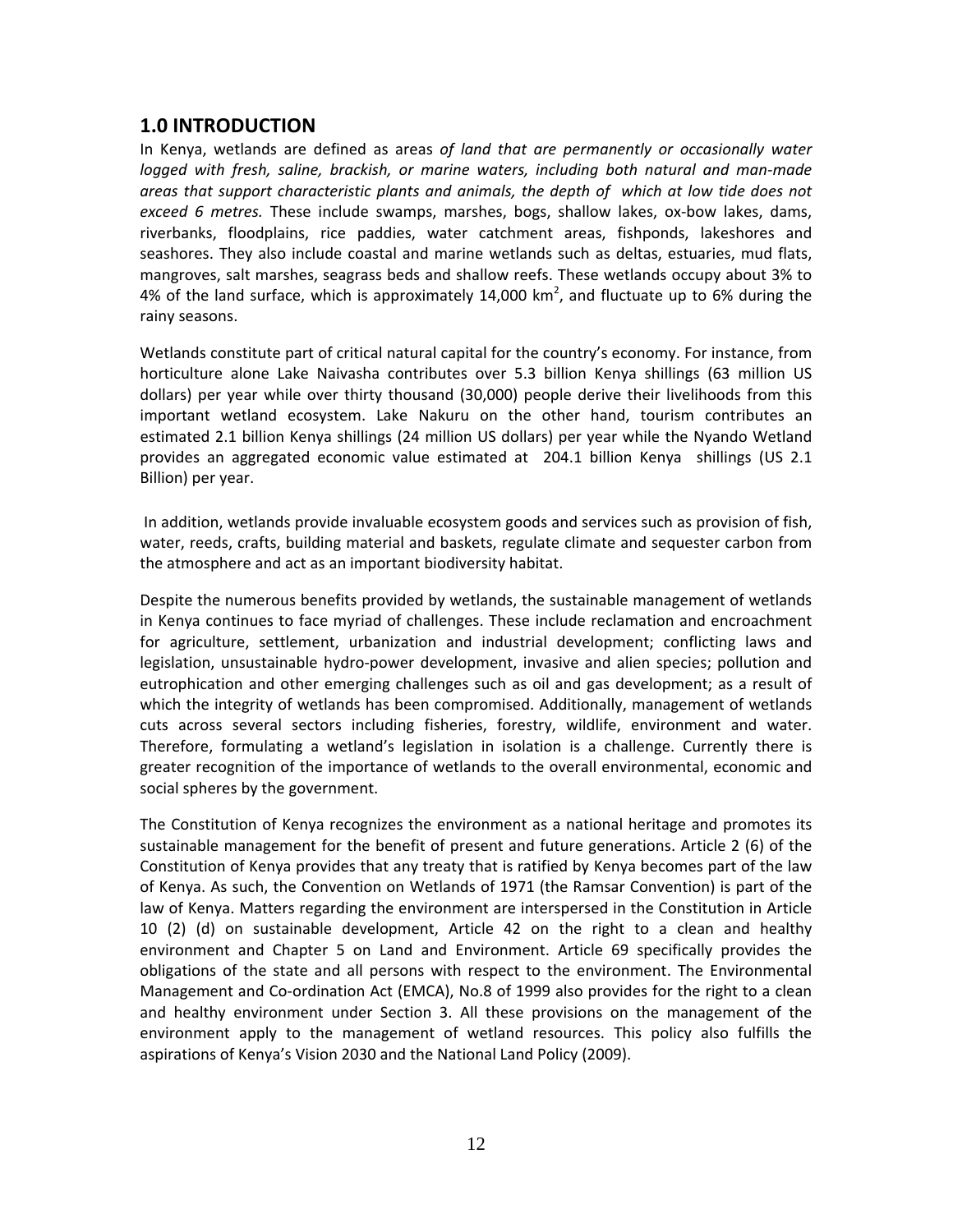<span id="page-12-0"></span>The need to develop a national policy to guide the conservation and management of wetlands in Kenya has been recognized since 1990 when the country ratified the Ramsar Convention. Article 3 of the Convention obligates contracting parties to "formulate and implement their planning so as to promote the conservation of wetlands". However, the actual process of policy development started in 1997 and climaxed in April 2008 with the publication of the revised Draft Sessional Paper on National Wetlands Conservation and Management.

The Government of Kenya through the Ministry of Environment, Water and Natural Resources has produced the Kenya Wetlands Atlas (2012) which maps the country's wetland resources. It provides visual evidence of the severity of the changes taking place in the wetlands occasioned by intense and detrimental human activities. The publication provides decision makers, planners and managers with visual information about the state of the country's wetland resources using satellite images, graphics and ground photos.

A master plan for the conservation and sustainable management of water catchment areas in Kenya has been developed which is meant to guide practical and transformative actions for the sustainable management of these complex ecosystems. Additionally, there is an on-going nationwide inventory of wetland resources to take stock of the resources**,** challenges and opportunities for their sustainable development and management. The Constitution of Kenya 2010 has elevated the right to a clean and healthy environment for all as fundamental in the Bill of Rights.

The National Wetlands Conservation and Management Policy, developed through a rigorous multi‐stakeholder consultative process, therefore seeks to secure and ensure the benefits of wetlands for posterity. It also aims at providing a framework for mitigating the diverse challenges that affect wetlands conservation and wise use in Kenya. Adoption of the policy also fulfills Kenya's obligations under the Ramsar Convention, the East Africa Community (EAC) and other relevant Multilateral Environmental Agreements (MEAs) which provides the framework for tackling wetland threats.

# **1.1 GOAL, PRINCIPLES AND OBJECTIVES**

# **Goal**

The goal of the National Wetlands Conservation and Management Policy is to ensure wise use and sustainable management of wetlands in order to enhance sustenance of their ecological and socio‐economic functions for the present and future generations of Kenya.

# **Guiding Principles and Values**

The challenges affecting wetlands are impacting negatively on their ability to function optimally, thereby impeding their sustainable use and contribution to socio‐economic development. In order to address these challenges, the National Wetlands Conservation and Management Policy is guided by the following principles and values among others:

- I. *Wise Use:* Wise use of wetlands is the maintenance of the ecological character, achieved through the implementation of ecosystem approaches, within the context of sustainable development.
- II. *Precautionary Principle*: Where there are credible threats of serious or irreversible damage to key wetland resources, lack of full scientific certainty will not be used as a reason for postponing cost effective measures to prevent wetland degradation*.*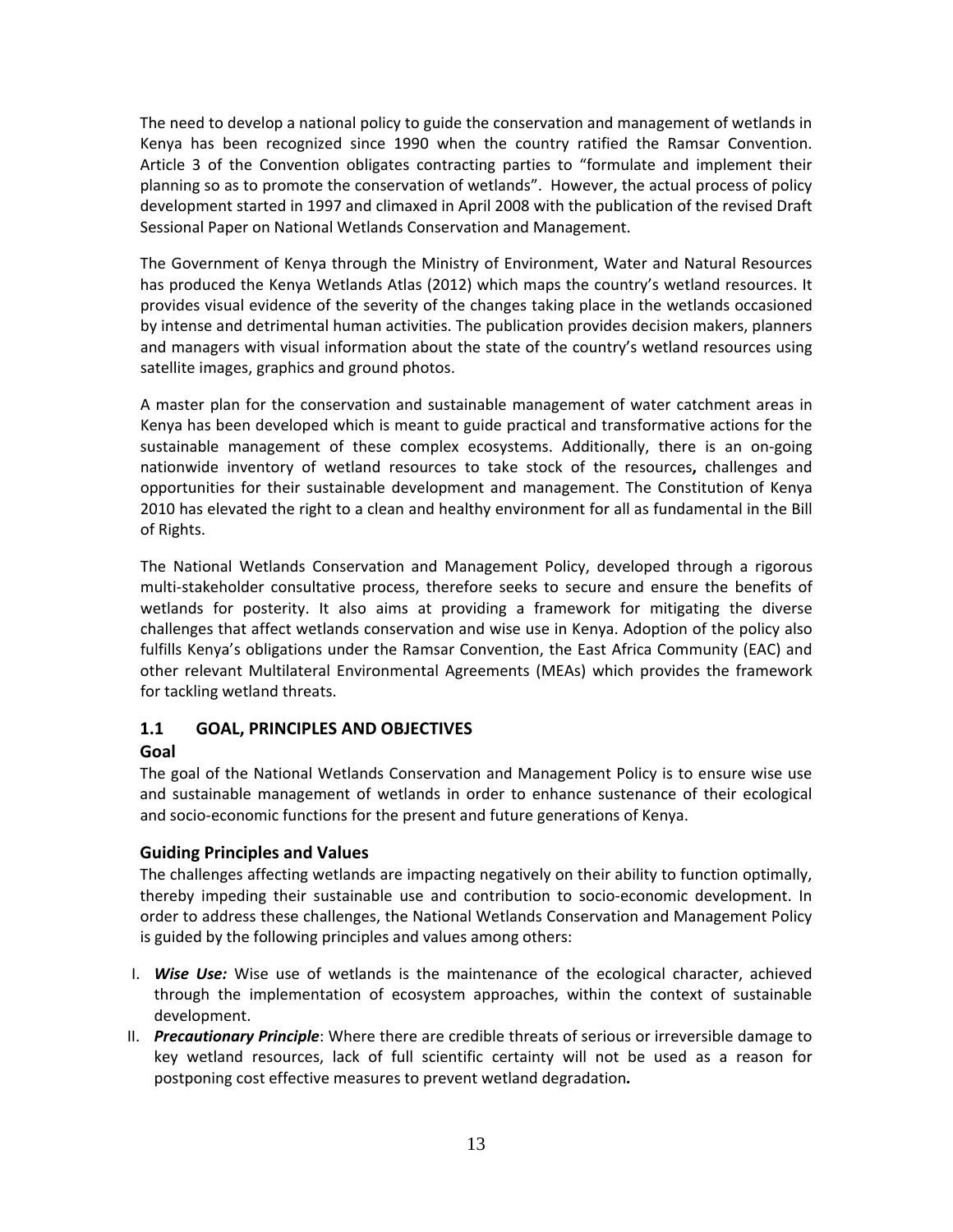- III. *Polluter Pays Principle:* The polluter of wetland resources shall bear the full environmental and social costs of their activities.
- IV. *Equity:* The management of environment and natural resource will ensure equitable access to and benefit sharing of wetland resources for present and future generations**.**
- V. *Ecosystem Based Management Approach:* An integrated ecosystem approach to conserving wetland resources will be adopted and enhanced to ensure that all ecosystems are managed in an integrated manner while also providing a range of benefits to people.
- VI. *Devolution:* For sustainable wetland management in Kenya, the National Government shall cooperate and consult with County Governments in the management and conservation of wetlands in accordance with the Constitution.
- VII. *Coordination:* To promote sustainable management and conservation of wetlands, the government shall ensure effective coordination of different sectors, agencies and actors as well as implementation of different policies and laws that have a bearing on wetlands.
- VIII. *Public Participation:* The government shall encourage public participation in the management and conservation of wetland resources in the country. In addition, the government shall ensure continuous education and awareness on matters wetlands.
- IX. *International and Regional Cooperation:* Multilateral Environmental Agreements and regional instruments will be domesticated and implemented cooperatively for better wetland management of transboundary resources.

## **Objectives**

The objectives of this policy are to:

- i. Enhance and maintain functions and values derived from wetlands in order to maintain ecosystem goods and services, protect biological diversity and improve livelihood of Kenyans;
- ii. Promote innovative planning and integrated ecosystem management approaches towards wetlands conservation and management in Kenya;
- iii. Strengthen institutional capacity on conservation and management of wetlands;
- iv. Promote communication, education and public awareness among stakeholders;
- v. Improve scientific information and knowledge base on Kenyan wetland ecosystems;
- vi. Establish an effective and efficient legal and institutional framework for integrated management and wise use of wetlands;
- vii. Promote partnership and cooperation at county, national, regional and international levels for the management of transboundary wetlands and migratory species.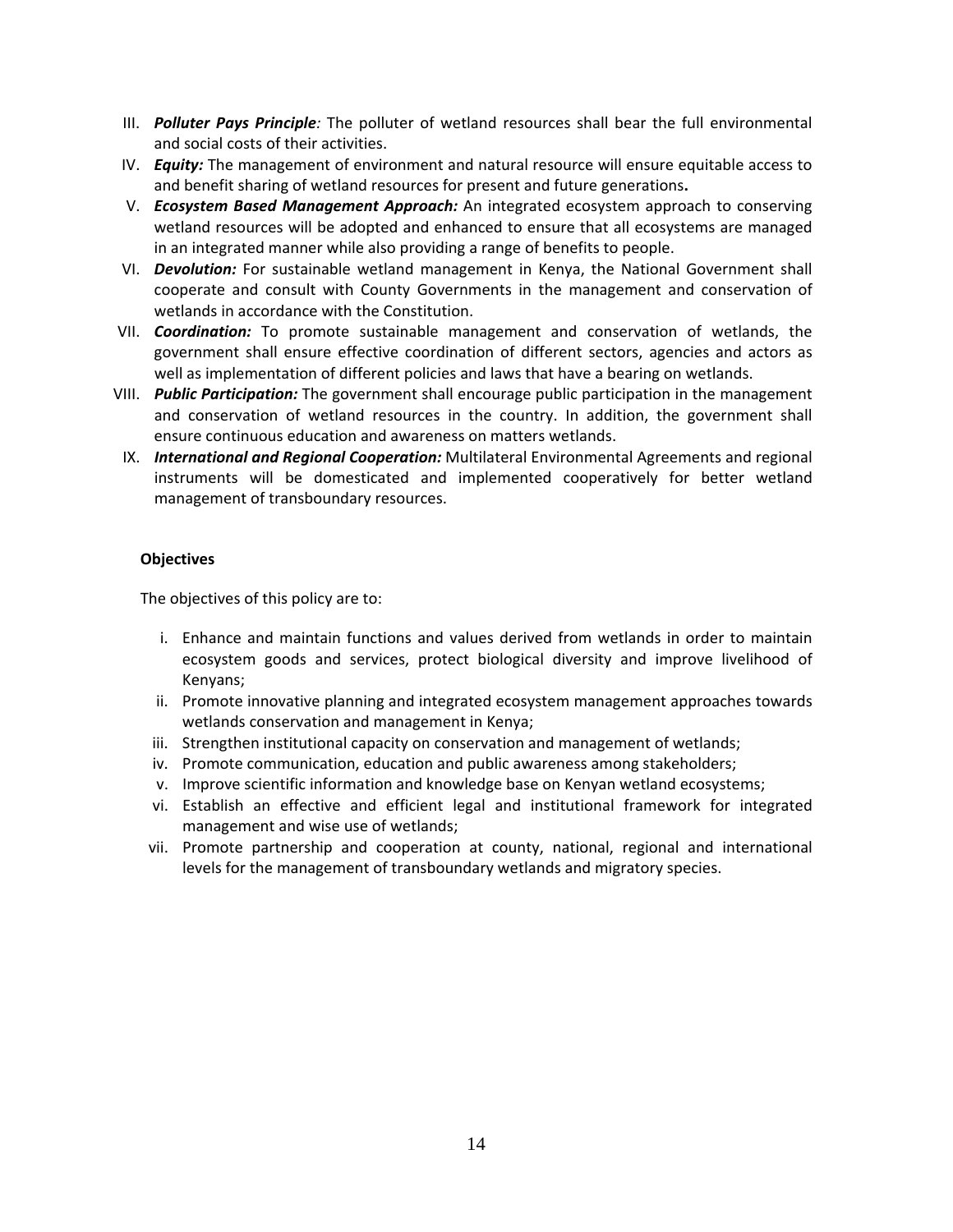# <span id="page-14-0"></span>**2.0 IMPORTANCE OF WETLANDS**

Wetlands are known to perform crucial functions and provide vital products and services essential for environmental integrity and human well being. Being diverse in their interactions, wetland ecosystems provide essential benefits to communities and the environment. In recent times, the quantification of these goods and services has revealed enormous socio‐economic and cultural values.

## **2.1 Ecological Importance**

**2.1.1 Flood Control and Soil Erosion Prevention:** Wetlands act as sponges, absorbing excess storm water from heavy rainfall, thereby providing flow regulation, flood control and preventing soil erosion . Floodwater may be stored in the soils or retained as surface water, thereby reducing floodwater volumes downstream. In addition, wetland vegetation slows down the flow of floodwater resulting in silt and sediment retention and riverbank protection. Besides reduction of flooding events downstream, this process also ensures that river flows are maintained for longer periods. Wetland vegetation also protects the soil from damage by strong waves and wind.

**2.1.2 Water Discharge and Recharge:** The retention ability of wetlands enables them to discharge and recharge both surface and ground water resources. The impeded drainage allows the water to stay in one place long enough to maximize infiltration and enhance recharge of groundwater aquifers. Excess water in wetlands and aquifers discharges into springs, rivers and other water bodies. Aquifers play a complementary role by recharging wetlands during dry spells.

**2.1.3 Water Purification, Nutrient and Natural Sinks for Pollutants:** Wetland vegetation absorbs nutrients and toxic substances such as heavy metals from inflowing water thereby improving the quality of outflow resulting in water purification. The sediment retained in the wetland protects downstream resources from silting..

**2.1.4 Climate Change Mitigation and Adaptation:** Globally, wetlands are recognized as net carbon sinks providing invaluable and effective carbon capture and storage. For instance papyrus dominated wetlands in East Africa have been found to accumulate 480g/cm <sup>2</sup>/yr.. In many wetlands, waterlogged soil conditions prevent decomposition of the plant material thereby retaining carbon in the form of un‐decomposed organic matter. The long retention of carbon in wetlands reduces the amounts of atmospheric carbon, thereby reducing global warming. In terms of adaptation, wetlands provide unique areas for agriculture, control extreme flooding, provide water resource provisioning during extreme droughts and promote livelihood security to communities, hence improving the adaptive capacities of wetland dependent vulnerable communities.

**2.1.5 Wildlife Habitats and Centres of Biodiversity:** Wetlands are natural habitats for a variety of plants and animals some of which are of conservation significance including endemic, endangered and migratory species. Wetlands are also *in‐situ* banks for genetic resources. They are breeding and spawning areas for fish and water birds. Thus, the management of wetlands for biodiversity conservation is critical.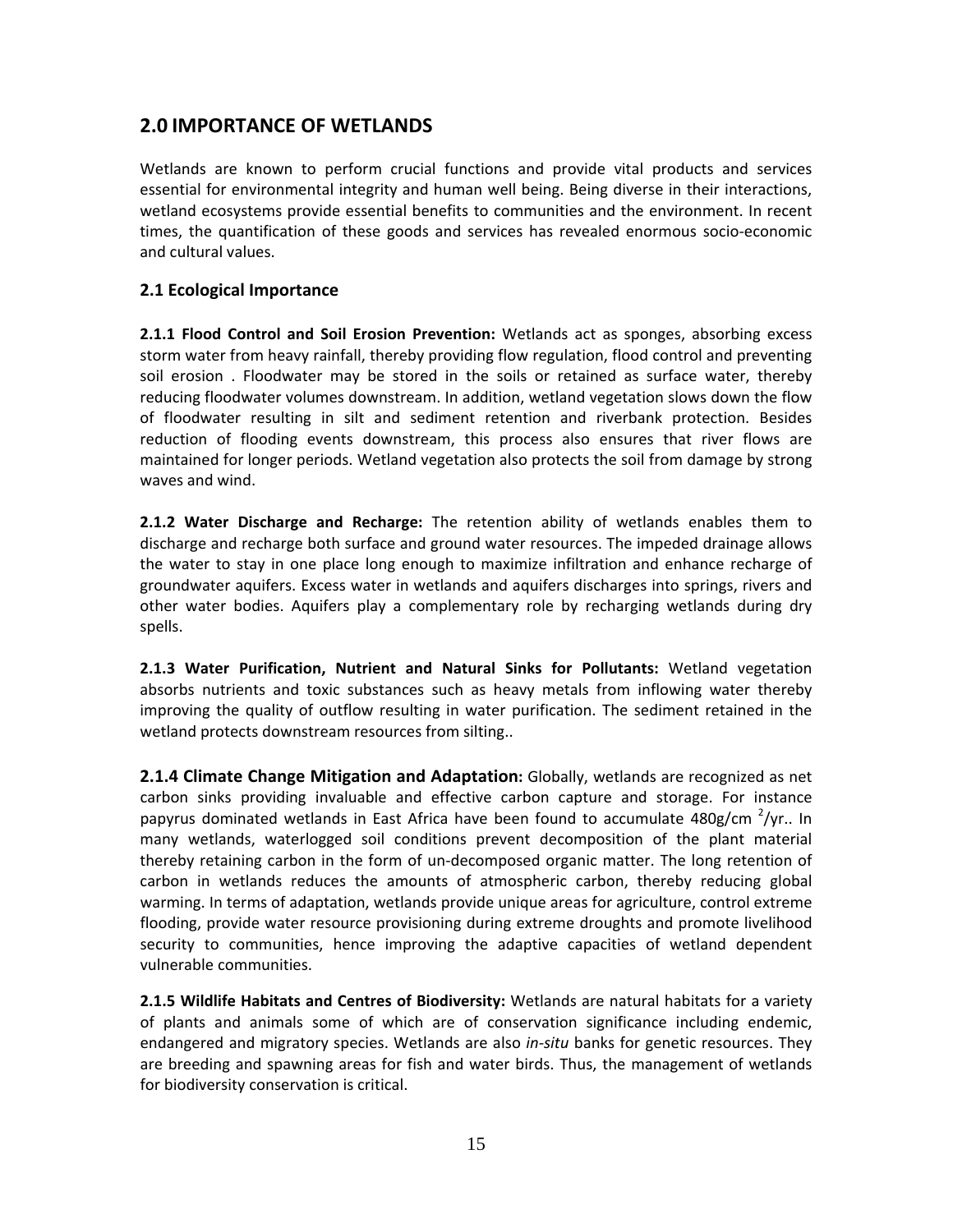<span id="page-15-0"></span>**2.1.6 Prevention of Saline Water Intrusion:** Wetlands are essential for maintaining a buffer zone between freshwater and saline water. The destruction of wetlands due to over‐extraction or drainage reduces the influx of freshwater and hence increases the intrusion of saline water. Intrusion of saline water deprives people, agriculture, industry, and ecological communities of valuable freshwater arable land and pasture.

**2.1.7 Reguation of seasonal variations by Seasonal Wetlands:** Seasonal wetlands include floodplains; seasonal marshes, lakes and springs; temporary pools in grassland, woodland and bush; and ephemeral rock pools, flooded rock slabs and seeps. They play a critical role in dryland ecology. Examples of seasonal wetlands include the Tana River Delta, Lake Amboseli, seasonal lakes between lava flows west of the Ngong Hills, and temporary rock pools at the edge of Nairobi city. They act as breeding and regeneration sites for animals and plants. During the rainy season, fish, reptiles, amphibians, invertebrates and birds disperse to seasonal wetlands to breed. Mammals such as wildebeest migrate to areas with seasonal rain pools for pasture and breeding. Trees such as the Tana River poplar germinate on silt brought by flooding rivers. Seasonal wetlands are therefore critical feeding grounds for livestock, migratory waterfowl and wildlife.

# **2.2 Socio‐Economic Importance**

**2.2.1 Energy Production:** Wetlands provide energy in various forms, the most important being hydropower generation and plant biomass. Several hydroelectric power plants have been constructed especially on the upper reaches of the Tana, Kerio and Sondu Miriu Rivers. Reeds such as *Papyrus* sp. and *Phragmites* sp. provide a source of fuel wood to riparian communities.

**2.2.2 Transport**: In many wetland areas, water transport is a common medium of conveying goods and people. It is efficient and cost effective compared to other modes of transportation.

**2.2.3 Religious and Cultural Significance:** Wetlands are important historical sites that comprise priceless components of Kenya's cultural heritage. Local communities have strong attachments to the sites because of their social, cultural and spiritual importance. The communities maintain indigenous knowledge and practices on environmental functions and values that are essential for their survival.

**2.2.4 Tourism and Recreation**: The nature and serenity of wetlands makes them important ecotourism and recreation centres. The presence of a wide range of wildlife species as well as their aesthetic value makes them a unique attraction for tourism, which is an important foreign exchange earner at the national level, a source of recreation for an increasingly urbanised society and a source of livelihood for local communities.

**2.2.5 Sources of water**: Wetlands are critical sources of water for multiple uses such as domestic and industrial use, irrigation, hydroelectric power generation, infrastructure development, aquaculture and livestock watering.

**2.2.6 Grazing grounds:** Wetlands form important grazing grounds for livestock and wild animals especially during dry seasons.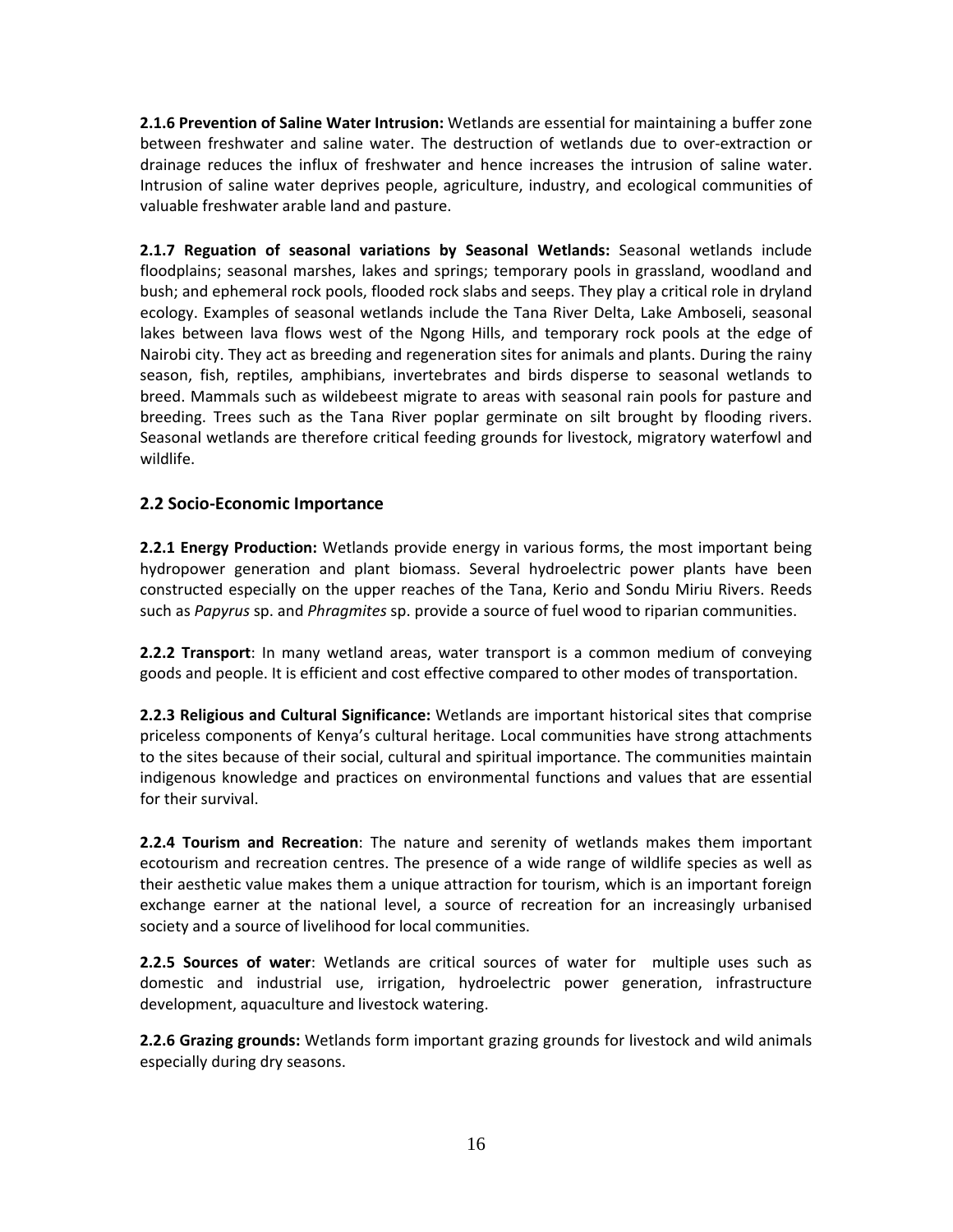<span id="page-16-0"></span>**2.2.7 Fish and other food products:** Wetlands sustain commercial and subsistence/ artisanal fisheries in many areas. Their importance as fish nursery grounds and for replenishing natural stocks is recognised for over 70% of fish species globally. Fish farming within wetland areas is increasingly becoming an important alternative to natural production.

**2.2.8 Soil and Minerals:** Wetlands are major sources of clay and sand products for making bricks and ceramics. Alkaline and saline wetlands are essential sources of minerals such as soda ash and salt.

**2.2.9 Animal and Plant Products:** Wetlands provide a number of wildlife resources and products. Wetland plants are harvested to provide materials for construction and thatching, the cottage crafts industry, canoes, fishing baskets and traps. Wetland plants are also used for medicinal purposes and as a food source. Marine algae are an increasingly important source of food products. The economic values of wetlands cannot be over‐stated.

### **2.3 Research and Education**

Many wetlands are important sites for scientific research and education. They are often used to study long term global environmental status and trends. Research areas within wetlands include ecology, social science,fisheries, ornithology, hydrology, geology, pollution control, medicine, agriculture, climatology, and paleolimnology.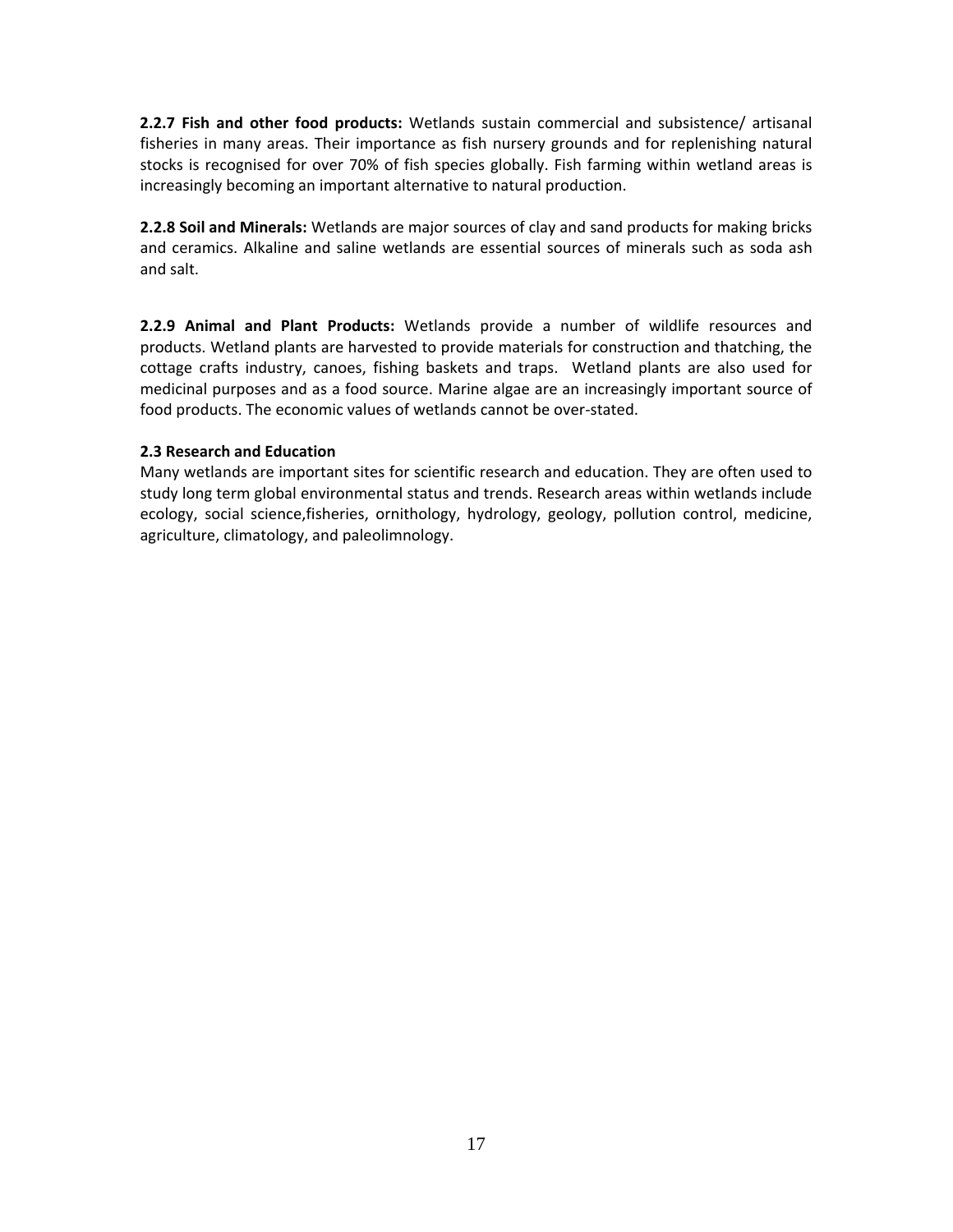# <span id="page-17-0"></span>**3.0 CHALLENGES AND POLICY STATEMENTS IN WETLAND CONSERVATION AND MANAGEMENT**

Wetlands contribute significantly to the socio-economic development of Kenya and the health of our environment. They however face diverse and severe threats including unsustainable human activities within the wetland catchment area and in the wetlands, lack of coordinated and holistic policy guidelines, and climate change. The threats have induced changes that have eroded the ecological and socio‐economic values and services derived from wetlands. The underlying threat remains lack of recognition of the importance of wetlands and the roles they play in both the national economy and community livelihoods. The Challenges and Threats below are followed by Policy Statements to address them.

# **3.1 Wetland Degradation**

# **3.1.1 Reclamation and Conversion of wetlands**

Reclamation and conversion of wetlands for agricultural development, human settlement and industrial development is one of the biggest threats to wetland conservation and management. In the past, wetlands have been regarded as "wastelands", which can be converted for other economic gains. This has led to large‐scale drainage and conversion for alternative uses without regard to ecological and socio‐economic values. Seasonal wetlands are particularly threatened, especially during the dry seasons. Some of them are converted to agriculture, not reserved during land demarcation, and ignored in road construction and other infrastructural development.This is compounded by lack of harmony among the various laws and regulations related to delineation, conservation and management of the riparian/buffer zones in different wetland ecosystems. The Government shall:

**Policy Statement 1:** Ensure that any drainage, conversion, burning, alteration of a wetland, or introduction of alien and invasive species in a wetland will be subjected to approved standard procedures including Environmental Impact Assessment (EIA), Strategic Environmental Assessment (SEA), Cost Benefit Analysis (CBA), and adequate public participation.

**Policy statement 2:** Promote restoration and rehabilitation of degraded wetlands.

**Policy Statement 3**: Undertake socio‐economic valuation of wetlands to inform planning and decision making.

**Policy Statement 4:** Harmonize wetland riparian (buffer) zones and setback limits for all wetland ecosystems in the country**.**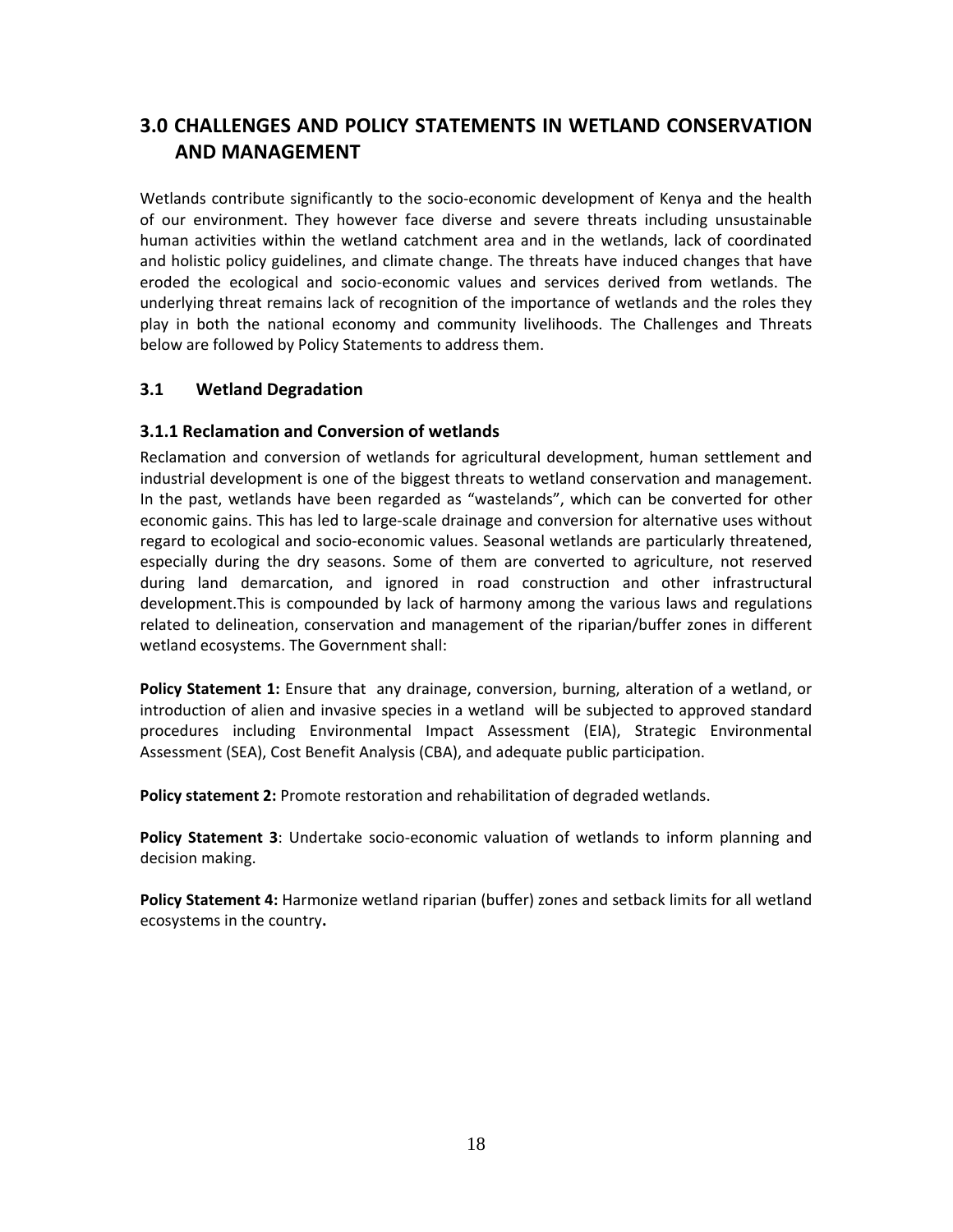## <span id="page-18-0"></span>**3.1.3 Overexploitation of Wetland Goods and Services**

Increasing human population and change from subsistence to commercial exploitation of wetland resources continue to exert increasing pressure on limited wetland resources, resulting in the decline of the quality of regulating, provisioning, cultural and support services provided by wetlands. To address this challenge, the Government shall:

**Policy statement 1:** Promote sustainable extraction and utilization of goods and services derived from wetlands.

**Policy statement 2 :** Promote environmentally‐friendly alternative livelihood activities in line with the wise use principle.

### **3.1.4 Pollution of Wetlands**

The quality of many water sources in Kenya is declining as a result of municipal, agricultural and industrial wastes/ discharges. These have negatively impacted water quality and biodiversity within the wetland ecosystems thereby reducing their values. Increased nutrient loads have led to eutrophication which leads to algal blooms. In certain areas excessive abstraction of fresh waters, salt water intrusion (salinization), diversions, and catchment degradation, have led to increased salinity. In this regard, the government shall:

**Policy Statement 1:** Enhance public awareness on proper management of waste.

**Policy Statement 2:** Support and promote compliance with and enforcement of relevant legislation related to environmental pollution.

# **3.1.5 Alien and Invasive Species**

Wetlands are highly vulnerable to alien and potentially invasive species. Many wetlands have in the past been affected by the introduction of alien invasive species that have altered the biodiversity characteristic and diminished the services provided by wetlands. For example, the introduction of Nile perch nearly eliminated the indigenous fish species of Lake Victoria while water hyacinth, *Salvinia* sp. and *Mimosa* sp. have affected numerous wetlands. Introduced species easily occupy new niches due to lack of competition and predators. These have various impacts on the landscape. They negatively impact oxygen and water retention capacities, transport, hydropower energy development, biodiversity and human and economic quality of life especially in the context of climate change, and lack of scientific evidence for planning and decision‐making. In view of this, the government shall:

**Policy Statement 1**: Develop and implement a national strategy and action plan for identification, mapping, management and monitoring of alien and invasive species in wetland and associated ecosystems

**Policy Statement 2:** Undertake action research**,** public education and awareness campaigns on the dangers of invasive species and the methods to control them.

**Policy statement 3:** Institute measures for prevention, eradication and control of invasive species that have major environmental and economic impacts.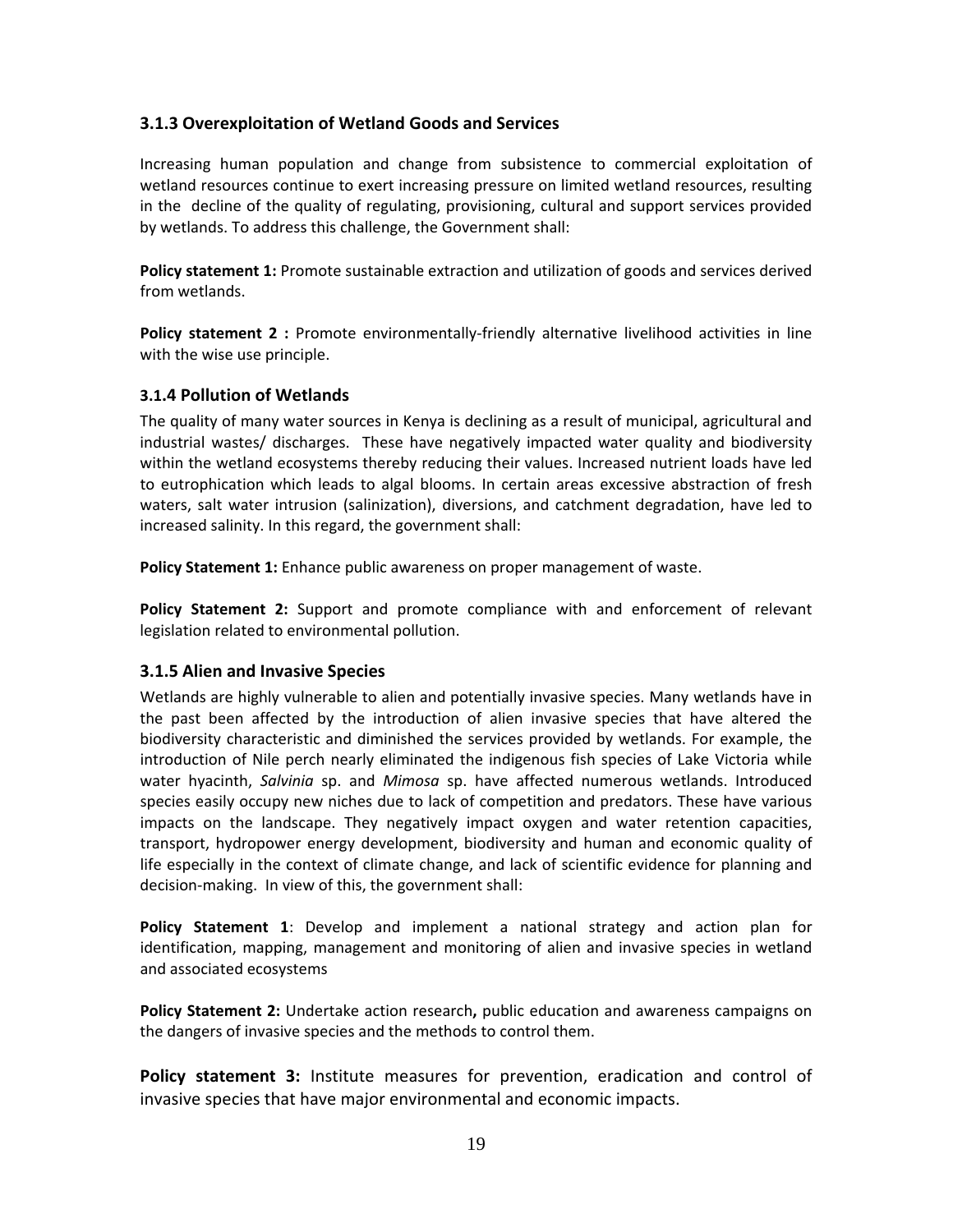# <span id="page-19-0"></span>**3.2 Sustainable Wetlands Management**

# **3.2.1 Restoration and Rehabilitation of Degraded Wetlands**

Many wetlands have been degraded through drainage, pollution, sedimentation, introduction of exotic species, catchment degradation, over exploitation of resources, upstream damming and diversion, among others. The benefits derived from these wetlands have therefore been lost or reduced. In order to promote the restoration and rehabilitation of degraded wetlands, the Government shall:

**Policy Statement 1:** Put in place monitoring frameworks to ensure maintenance of wetland integrity.

**Policy Statement 2:** Promote market-based instruments and incentives such as Payment for Ecosystem Services (PES) and tax rebates to enhance restoration and rehabilitation activities.

# **3.2.2 Management of wetlands under the diverse Land Tenure Systems**

Land under the Constitution includes any body of water on or under the surface; marine waters in the territorial sea and exclusive economic zone and natural resources completely contained on or under the surface. The Constitution provides that all land belongs to the people of Kenya collectively as a nation, as communities and as individuals. It classifies land as public, private or community land and states that all rivers, lakes and other water bodies defined by an Act of Parliament are public land.

The provisions of the Constitution were an attempt to deal with the myriad of problems identified in land administration and management in Kenya. These include encroachment onto public land and natural resources. The Constitution has placed obligations on all citizens to cooperate with state organs and other persons to ensure ecologically sustainable development and use of natural resources. Despite the existence of these provisions, wetlands have continued to face a myriad of challenges related to land ownership including encroachment into wetland and riparian areas. The Government therefore shall:

**Policy Statement 1:** Map, delineate and publicize boundaries for all wetlands within its jurisdiction.

**Policy Statement 2:** Regulate, protect, manage and conserve all wetlands including those within public, private and community land in line with the Constitution.

**Policy Statement 3:** Recognize and permit cultural and traditional practices for use of wetland resources subject to existing guidelines, policies, laws and legislation.

# **3.2.2 Management of Wetlands outside Protected Areas**

Many wetland areas including deltas provide vital services such as biodiversity reservoirs, ecological services, water sources, grazing areas and have cultural values. The Government has established parks and reserves to ensure that natural habitats are adequately protected as conservation areas. However, given that majority (80%) of fragile wetland ecosystems are outside protected areas, they continue to face serious and deleterious impacts including loss of biodiversity and loss of other socio-economic benefits. In this case, the government shall: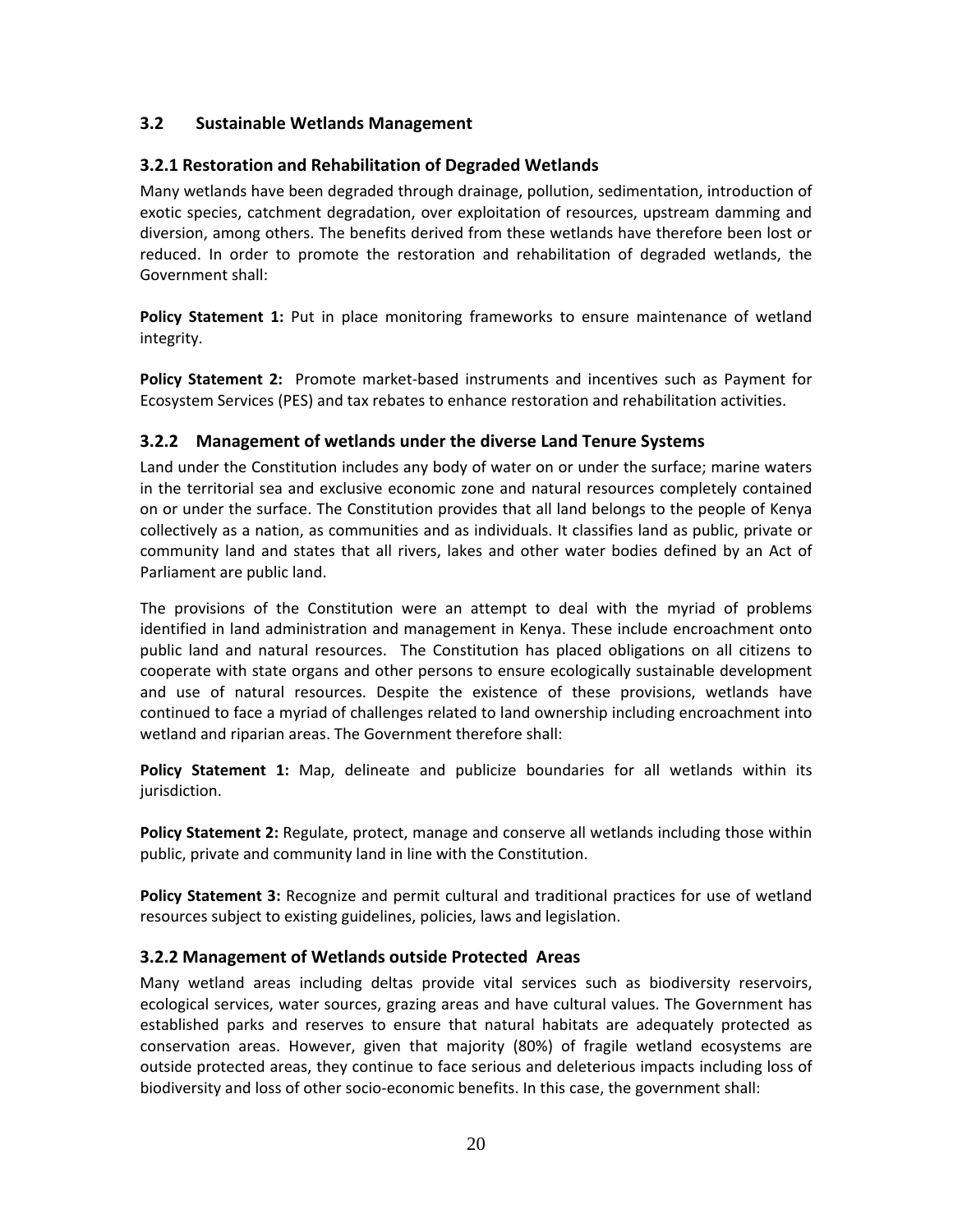<span id="page-20-0"></span>**Policy Statement 1:** Identify wetlands for designation as conservation areas.

**Policy Statement 2**: Develop and implement appropriate management plans through a participatory process.

# **3.2.3 Managing Wetlands of International Importance**

Kenya is a signatory to the Ramsar Convention and as such is required to identify critical wetlands of international importance (Ramsar Sites) based on the laid down criteria. The six sites that have been designation under these criteria are Lakes Nakuru, Naivasha, Baringo, Bogoria, Elementaita and the Tana River Delta. Despite their designation, they continue to face severe threats mainly from human activities. The government therefore shall:

**Policy Statement 1:** Ensure effective management and conservation of all Ramsar sites.

**Policy Statement 2**: Identify and list wetland sites that fulfill the Ramsar criteria.

# **3.2.4 Managing Man‐made Wetlands**

Man-made wetlands include dams, constructed wetlands, fishponds, rice paddies and sewage treatment ponds. Constructed wetlands for example have gained prominence worldwide as alternative cost-effective and environmentally friendly technologies in wastewater treatment. Others such as dams, fish ponds and rice paddies are also important for food production and aesthetic uses. In Kenya, the use of these types of wetlands has been minimal despite their huge potential. In this regard, the government shall:

**Policy Statement 1:** Promote the use of constructed wetlands for waste water management in the relevant sectors such as industries, schools, agriculture and municipalities.

**Policy Statement 2:** Establish and sustainably manage man‐made wetlands for food production, water supply, hydro power production and livelihoods.

# **3.2.5 Managing Transboundary Wetlands**

A number of trans‐boundary wetlands are shared between Kenya and her neighbors. These include Lakes Victoria, Turkana, Jipe and various rivers such as Ewaso Ngiro South, Sio, Malakisi, and Mara. These wetlands face various conservation and management challenges and there is need for interstate collaborative measures on their management.

Kenya is party to the Treaty Establishing the East African Community and the Protocol on Environment and Natural Resource Management, which require member states to cooperate in the management of transboundary resources. To play an effective role in promoting the sustainable management of transboundary wetlands, the Government shall:

**Policy Statement:** Jointly develop and implement harmonized regional approaches and policies for sustainable management of transboundary wetlands.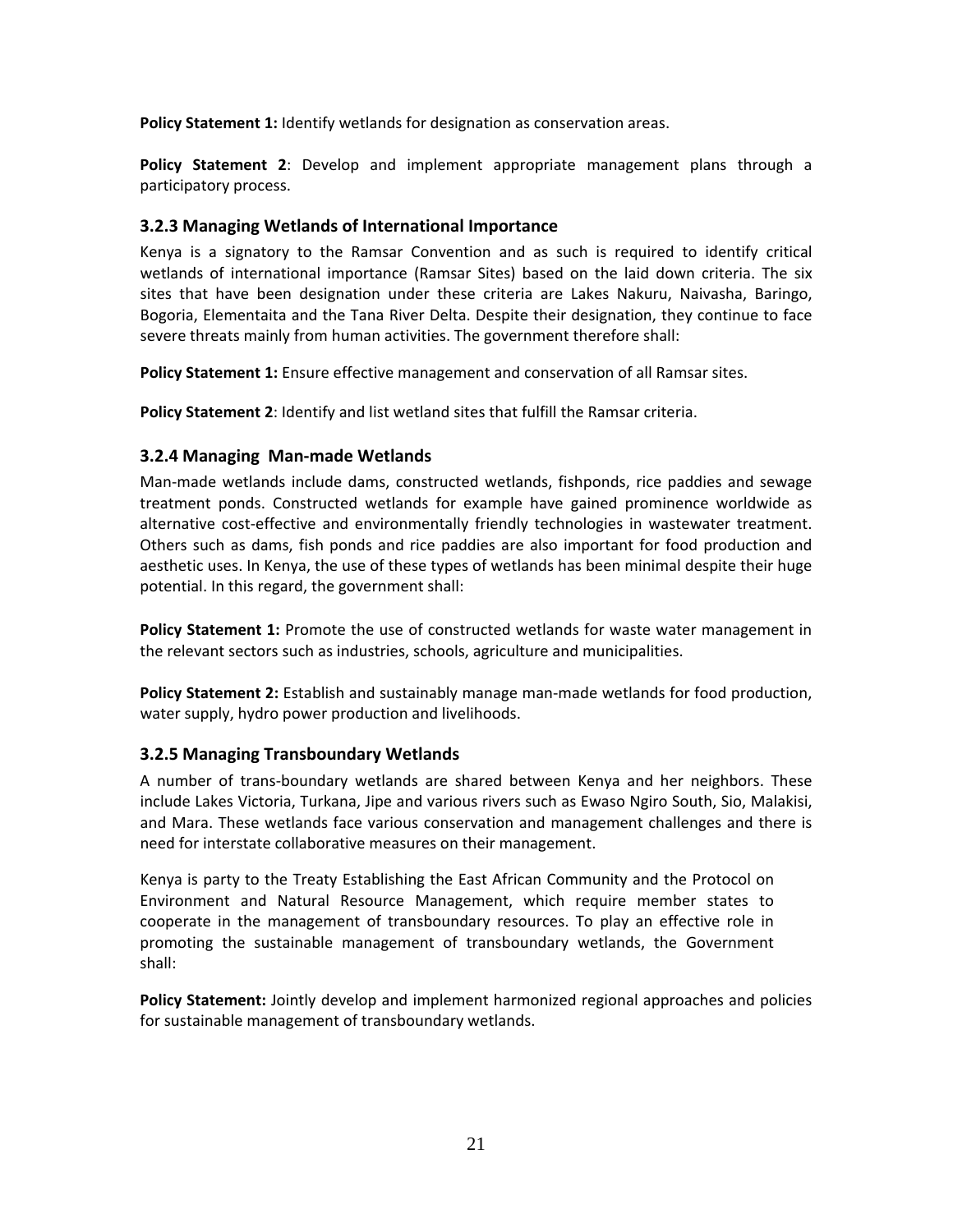## <span id="page-21-0"></span>**3.3 Research, Education and Awareness**

## **3.3.1 Inventorying, Monitoring and Information Systems**

Sustainable management of wetlands requires comprehensive data obtained through an all‐ inclusive inventory, research and use of indigenous knowledge. Currently management of wetlands is based on inadequate information as there is no comprehensive national database to inform planning and decision making.

To ensure that decisions about management and conservation of wetlands are based on sound scientific data and evidence, the Government shall:

**Policy statement 1:** Inventorize all wetlands in the country.

**Policy statement2**: Establish, maintain and update standardized county and national wetlands databases.

**Policy Statement 3:** Adopt and implement measures for continuous generation, storage, and dissemination of scientific information on wetlands and wetland resources and using the same to inform planning and decision making over wetlands conservation and management.

## **3.3.2 Capacity and Human Resource Development**

One of the reasons for the degradation of wetlands has been the inadequate human capacity to manage, enforce and give appropriate guidance on wetland conservation and management. In addition there is a general lack of infrastructure and technology to support sustainable wetland management. To improve human resource and infrastructural capacity for sound wetlands management, the Government shall institute measures to:

**Policy Statement**: Build human, infrastructural and technological capacities for sustainable wetlands management and conservation.

### **3.3.3 Education and Public Awareness**

Wetlands are often degraded because the public is either not fully aware or does not appreciate the diversity of wetland functions and values. Education and public awareness is essential to create commitment and positive attitudes towards conservation and sustainable utilization of wetland resources. To promote positive attitudes in the sustainable management of wetlands, the Government shall:

**Policy Statement 1:** Promote education and public awareness on wetland resources to encourage understanding and participation of the public, private sector, county governments, NGOs and other interested parties through all appropriate means.

**Policy Statement 2:** Incorporate wetland conservation and management issues into the national environmental education strategy and other available and relevant systems.

**Policy Statement 3: Create awareness** on wise use of wetlands resources through development of guidelines, manuals, codes and other means.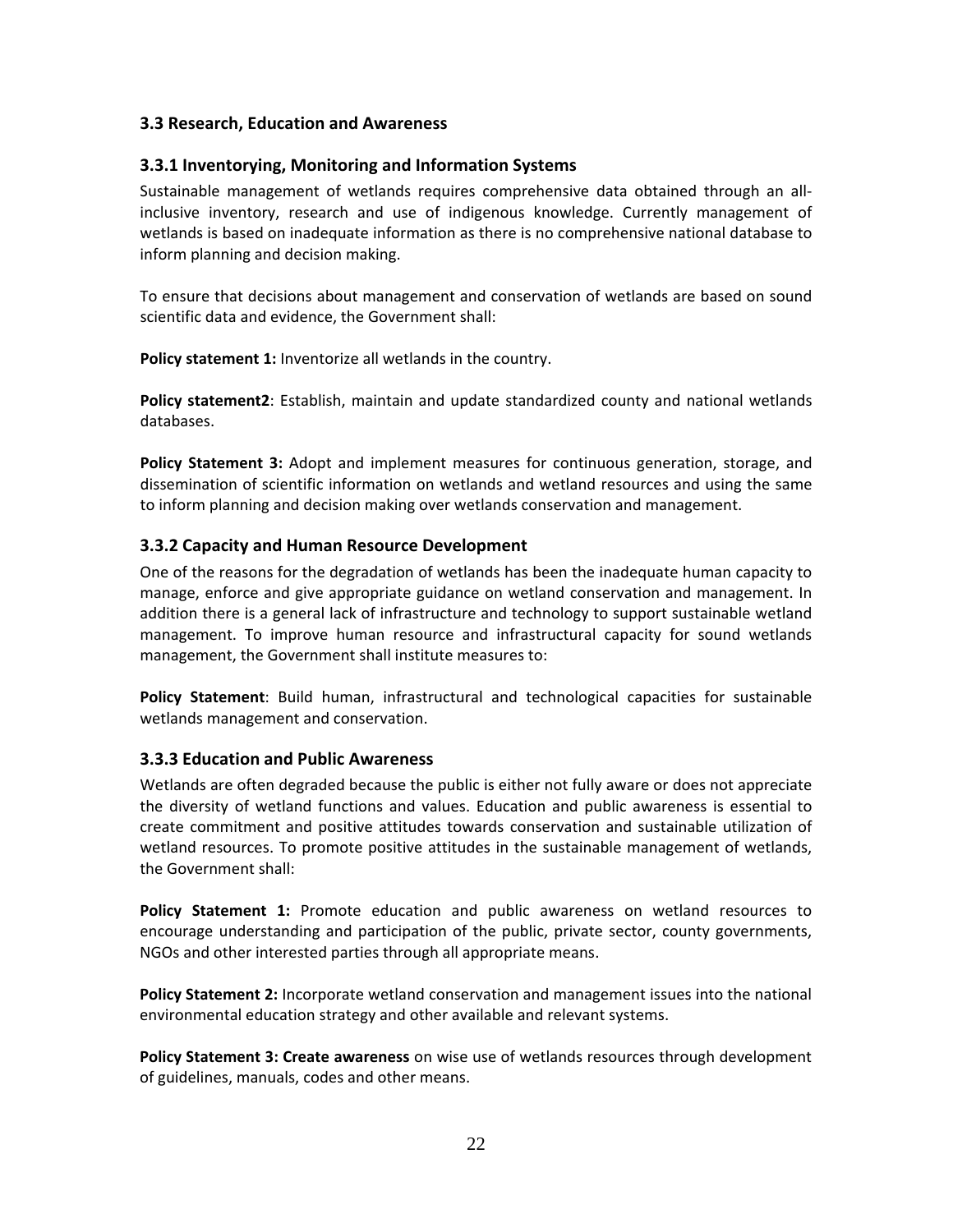**Policy statement 4**: Promote recognition and application of traditional and indigenous knowledge in wetland management.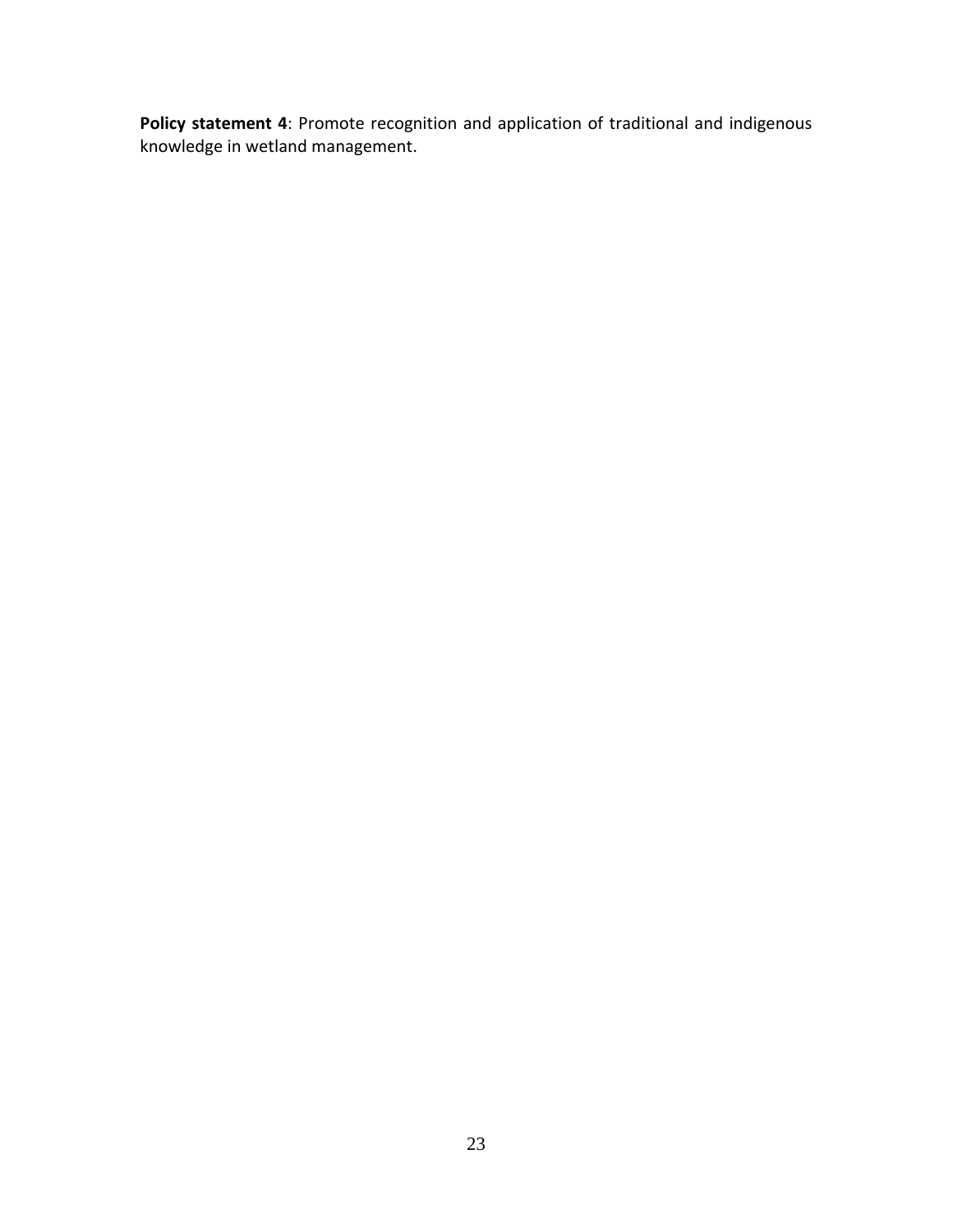## <span id="page-23-0"></span>**4.0 LEGAL AND INSTITUTIONAL ARRANGEMENTS**

## **4.1 Legal and Institutional Framework**

Lack of a holistic institutional framework has affected wetlands management in Kenya. Different aspects of wetland conservation and management are handled by different agencies. This has contributed to massive wetland loss and degradation.

The Kenyan Government has undertaken reforms aimed at conservation of environmental resources including wetlands. The Constitution reaffirms the government commitment on sustainable exploitation, utilization, management and conservation of the environment and natural resources, and ensures the equitable sharing of the accruing benefits. This includes enactment of legislation related to conservation and management of wetlands in the country. The relevant laws include the Environmental Management and Coordination Act No.8 of 1999 (EMCA,1999), the Merchant Shipping Act of 2009, the Wildlife Conservation and Management Act of 1989, Forests Act of 2005, Fisheries Act (Cap. 378) and the Water Act of 2002.

Despite the numerous pieces of legislation, sustainable management of wetlands in Kenya has not been realized. To address this, the Government shall:

**Policy Statement 1**: Identify and strengthen a coordinating and supervisory agency at national and county levels, and provide adequate resources to implement the National Wetlands Conservation and Management policy.

**Policy Statement 2:** Harmonize all laws and regulations policies relating to wetlands management in Kenya.

**Policy Statement 3:** Mainstream wetland management in all the relevant institutions.

**Policy Statement 4**: Develop strategies for the implementation of Conservation and Management at county and national levels.

**Policy Statement 5:** Adopt and implement an ecosystem‐based approach in the management of all wetlands, especially the water catchment areas.

**Policy statement 6:** Institute legal mechanisms for regulating access to wetland genetic resources benefit sharing and technology transfer.

### **4.2 Resource Mobilization**

Sustainable financial resources have remained the principal impediment to promoting sustainable development and environmental protection. National budgetary resources have failed to adequately provide for wetland conservation and management. As a result, the country has been unable to effectively respond to challenges of wetland conservation and management. To address this challenge, the Government shall:

**Policy Statement:** Allocate and mobilize adequate resources from development partners, private sector and other agencies to support conservation and management of wetlands.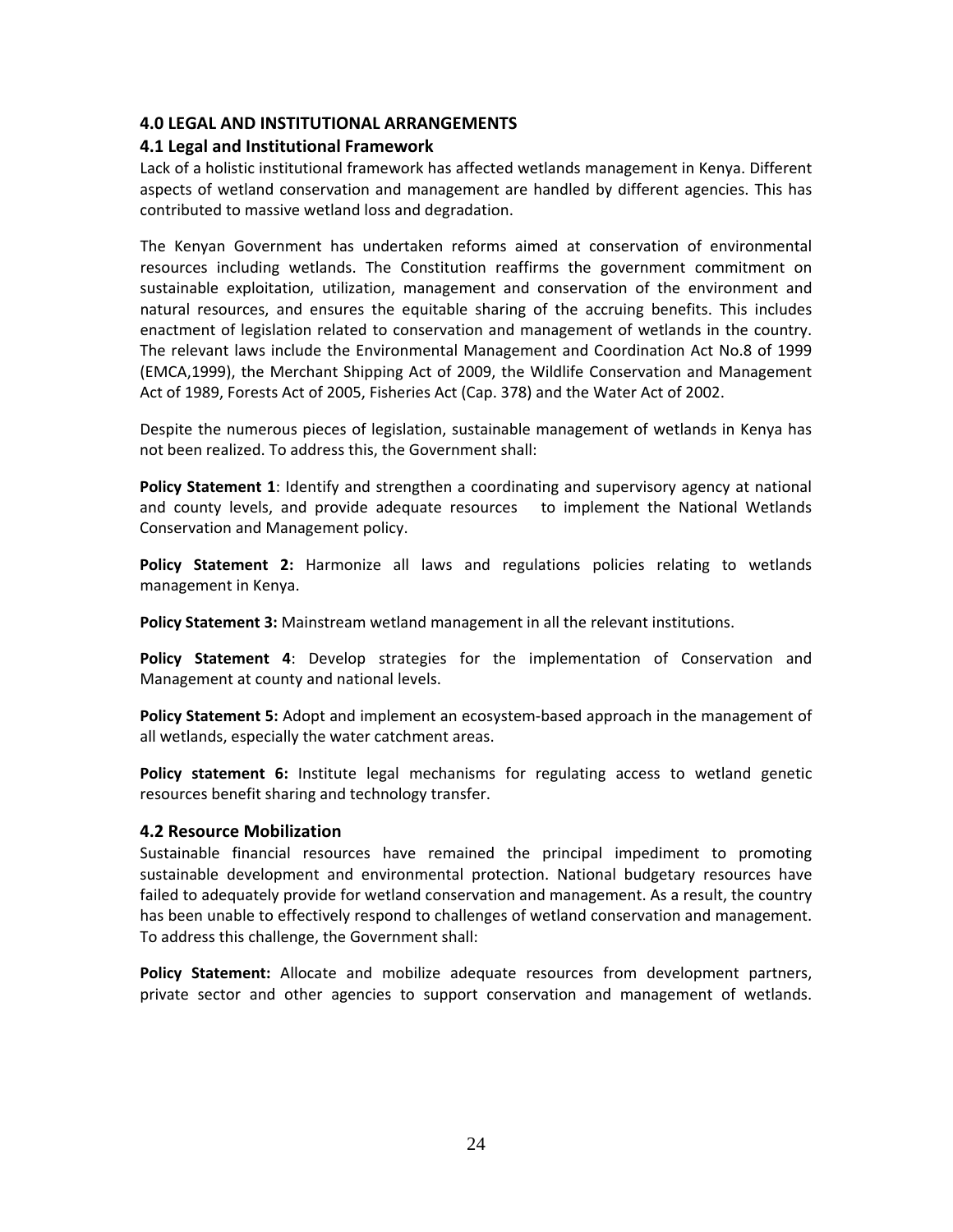# <span id="page-24-0"></span>**5.0 LINKAGES AT COUNTY, NATIONAL, REGIONAL AND INTERNATIONAL LEVELS**

## **5.1 Coordination and linkages in wetland management**

Pressure imposed on wetland ecosystems and resources are often caused or influenced by external factors from other sectors. There is need to create synergies between the wetland actors and the policies that govern counties as well as the National Land Policy. The Government shall:

**Policy Statement 1:** Institute an appropriate mechanism for achieving harmonization of the various sectoral policies that relate to wetlands.

**Policy Statement 2:** Establish and strengthen linkages between different actors for planning, implementation and information sharing in wetland conservation and management.

Policy Statement 3: Promote cooperation between governments at each level and between different governments at County level in the management of riverine and other wetlands.

#### **5.2 Mainstreaming Gender, Youth and Special Groups**

The exploitation of wetland resources follows specific and distinct gendered patterns. In addition, environmental incomes derived from wetland ecosystems have shown remarkable disparities due to unequal power relations that discriminate against some special groups. Similarly the traditional gender roles have inhibited the participation of women and youth in sustainable wetland management initiatives leading to their marginalization. In order to ensure social inclusion and equity in sustainable management of wetlands, the government shall:

**Policy Statement 1:** Involve women, youth and other special groups such as the elderly and people with disability in participatory wetland management planning, decision making and implementation processes.

**Policy Statement 2:** Ensure the one‐third gender rule in wetland management structures.

#### **5.3 Non‐State Actors**

Participatory wetland management will be enhanced, by involving concerned non‐state actors and local communities in planning and implementation of wetland conservation activities. This approach will be used to plan and implement wetland management plans among other strategies to bring on board other stakeholders in wetland management. To address this, the government shall:

**Policy Statement**: Support non‐state actors and local communities to undertake wetland related conservation activities.

### **5.4 Public Health and HIV/AIDs**

Wetlands are known to harbour specific vectors that cause water borne and water related diseases which are of concern to public health. These diseases and the HIV/AIDs pandemic have had far reaching impacts on wetland management through increased dependency in wetland resources thereby undermining wetland related programmes. The government shall:

**Policy Statement 1**: Ensure that HIV/AIDs is mainstreamed in wetland programmes and projects.